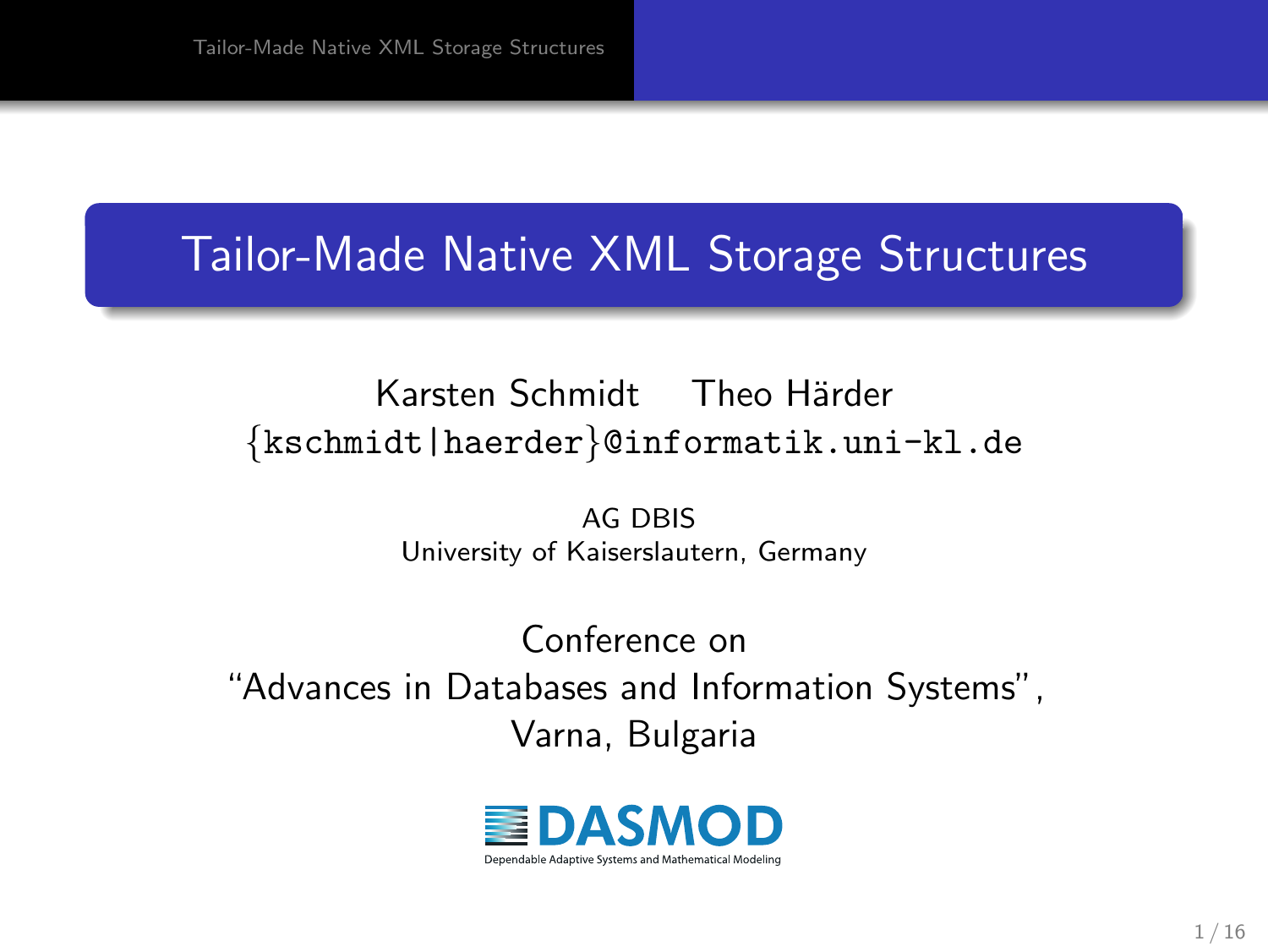## **Outline**

- **Q** Essentials for XML Databases
- <sup>2</sup> Content Compression in XML Databases
- <sup>3</sup> Collecting Document Parameters
- **4 Tailor-Made Storage Structures**
- **6** Experimental Results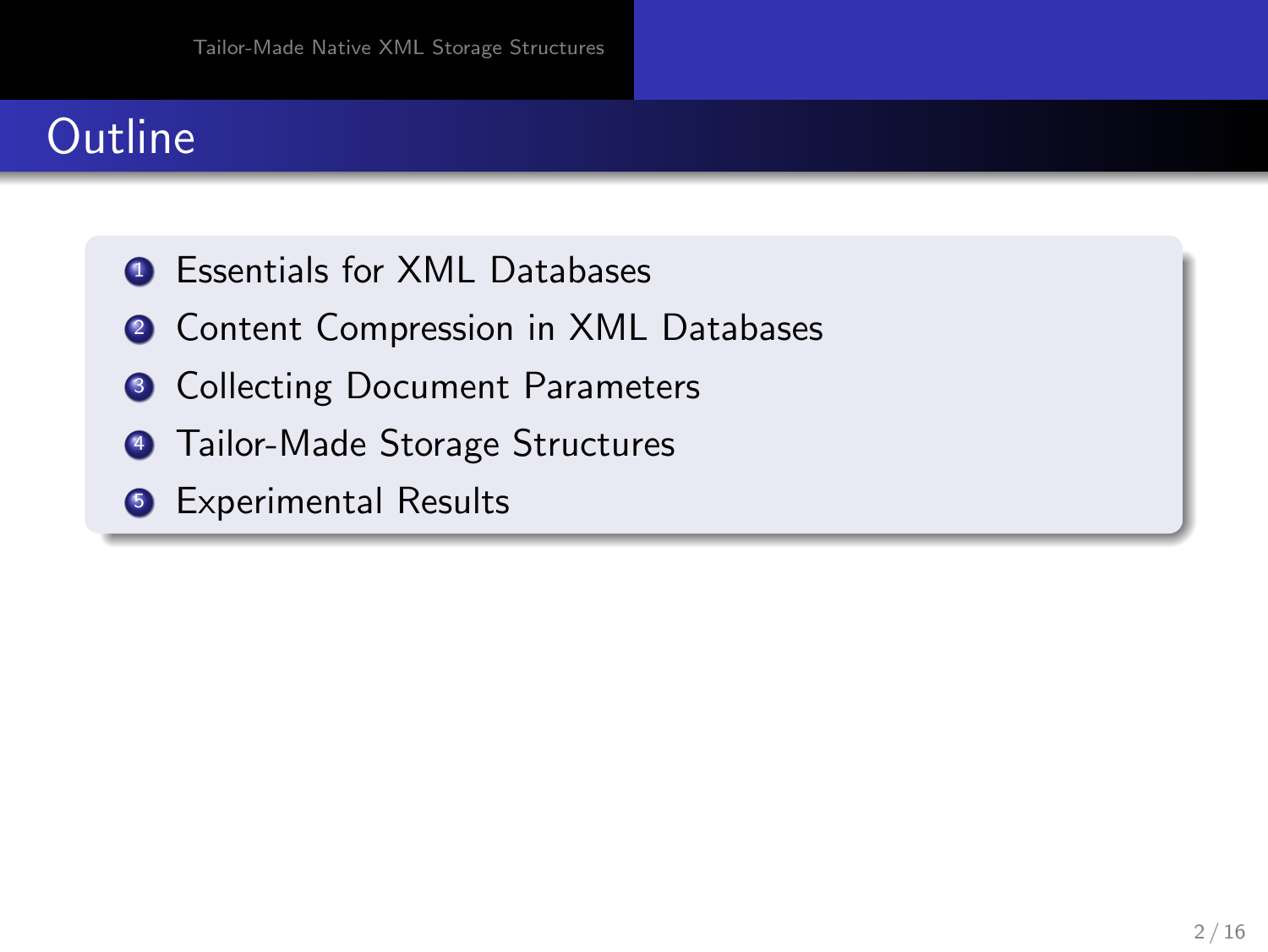#### [Essentials for XML Databases](#page-7-0) [Content Compression](#page-14-0)

<span id="page-2-0"></span>

### XML Databases

### Current Situation

$$
\langle 2 \rangle_{\text{min}} \langle 2 \rangle
$$
\n
$$
\langle 2 \rangle_{\text{min}} \langle 2 \rangle
$$
\n
$$
\langle 2 \rangle_{\text{max}} \langle 2 \rangle
$$
\n
$$
\langle 2 \rangle_{\text{max}} \langle 2 \rangle
$$
\n
$$
\langle 2 \rangle_{\text{max}} \langle 2 \rangle
$$
\n
$$
\langle 2 \rangle_{\text{min}} \langle 2 \rangle
$$
\n
$$
\langle 2 \rangle_{\text{min}} \langle 2 \rangle
$$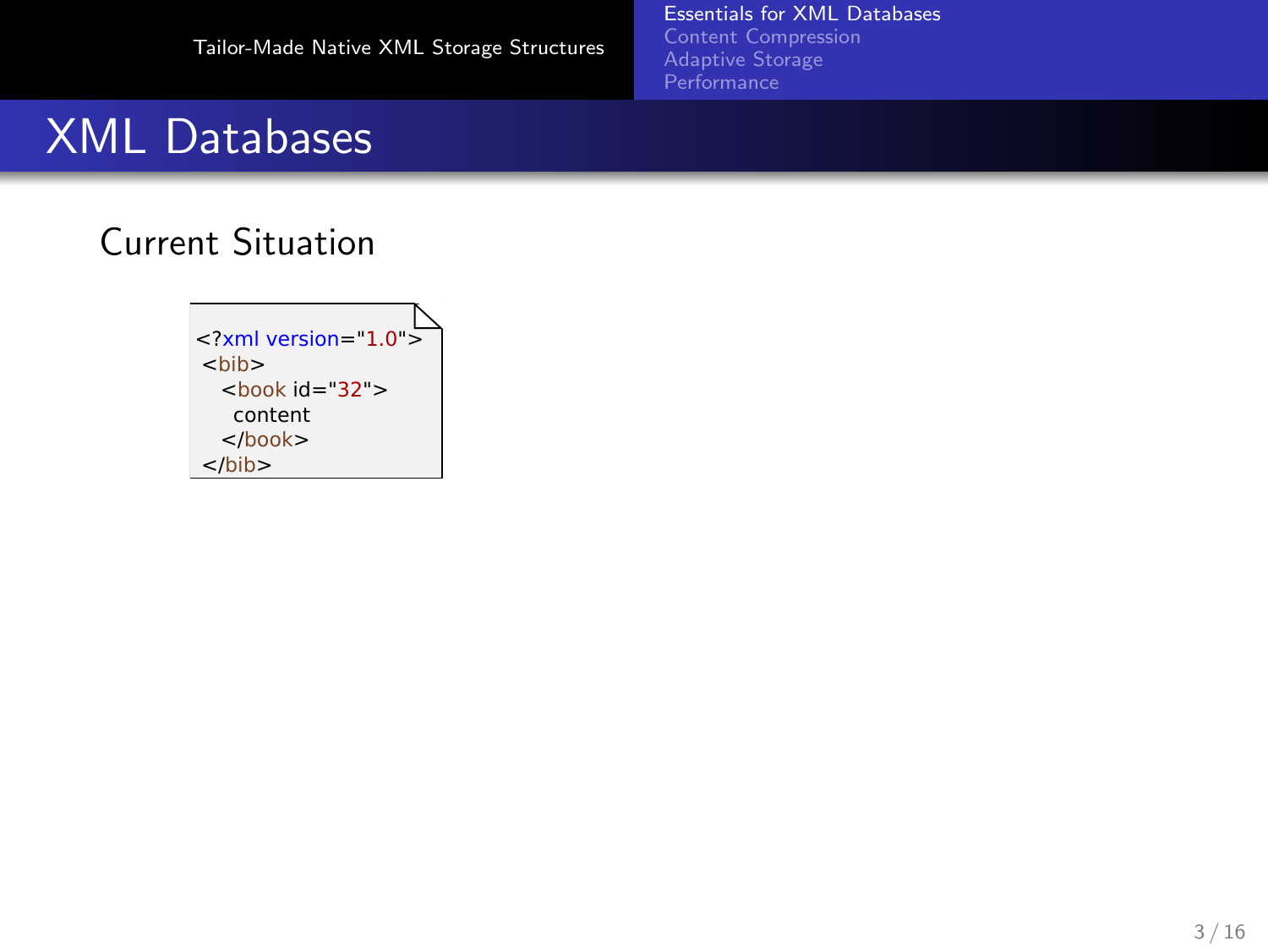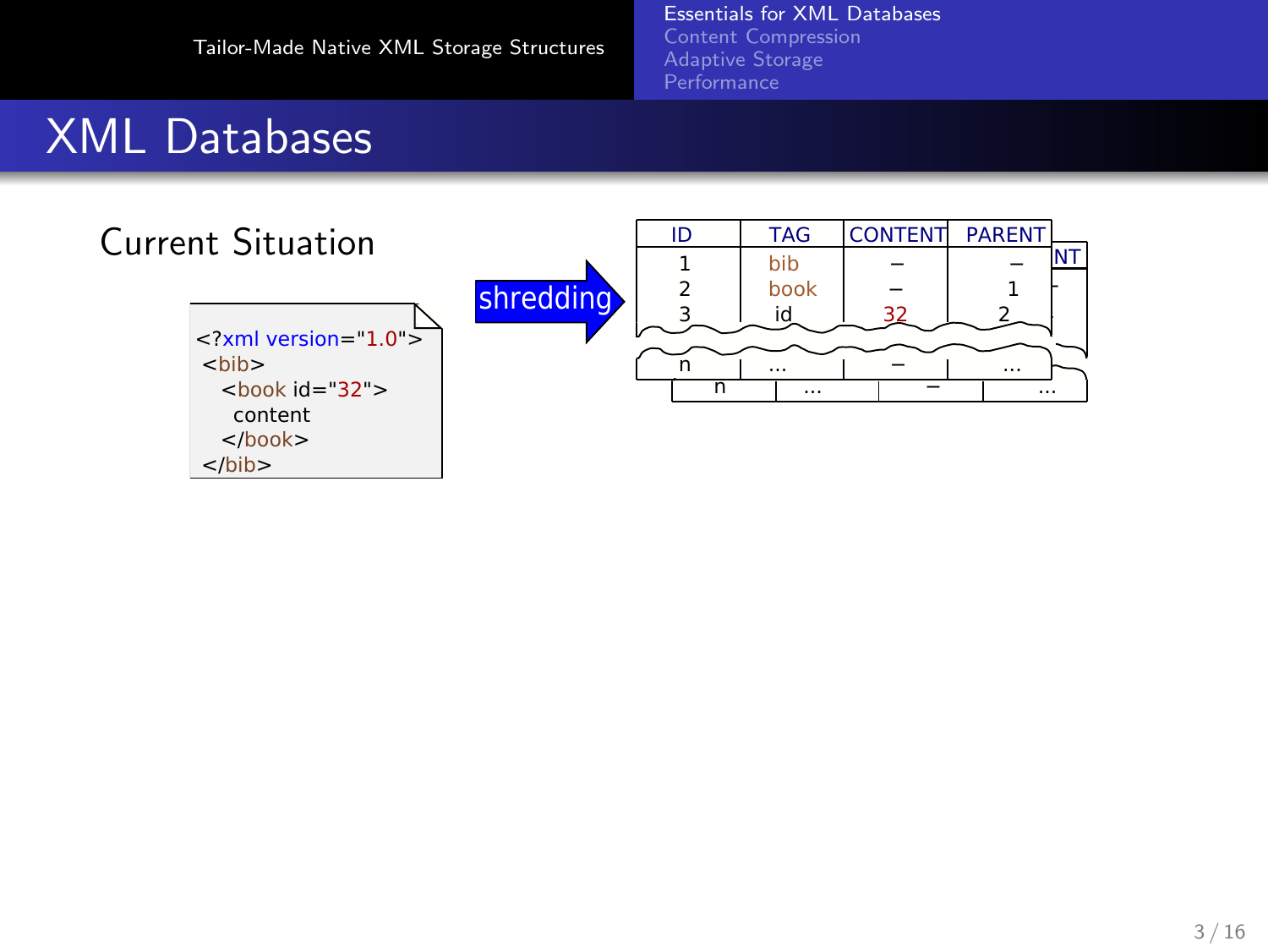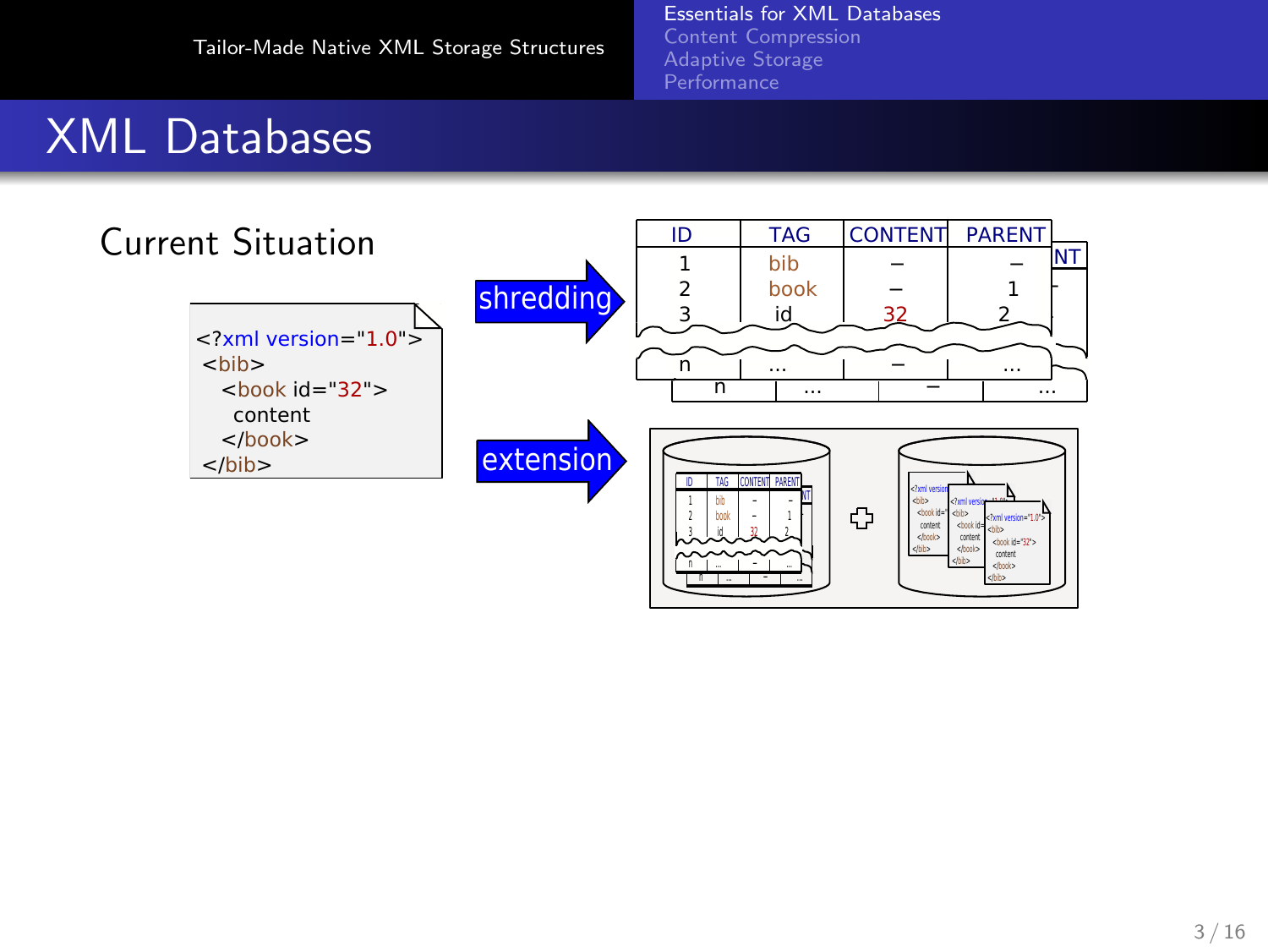Karl Mono

[Essentials for XML Databases](#page-7-0) [Content Compression](#page-14-0)

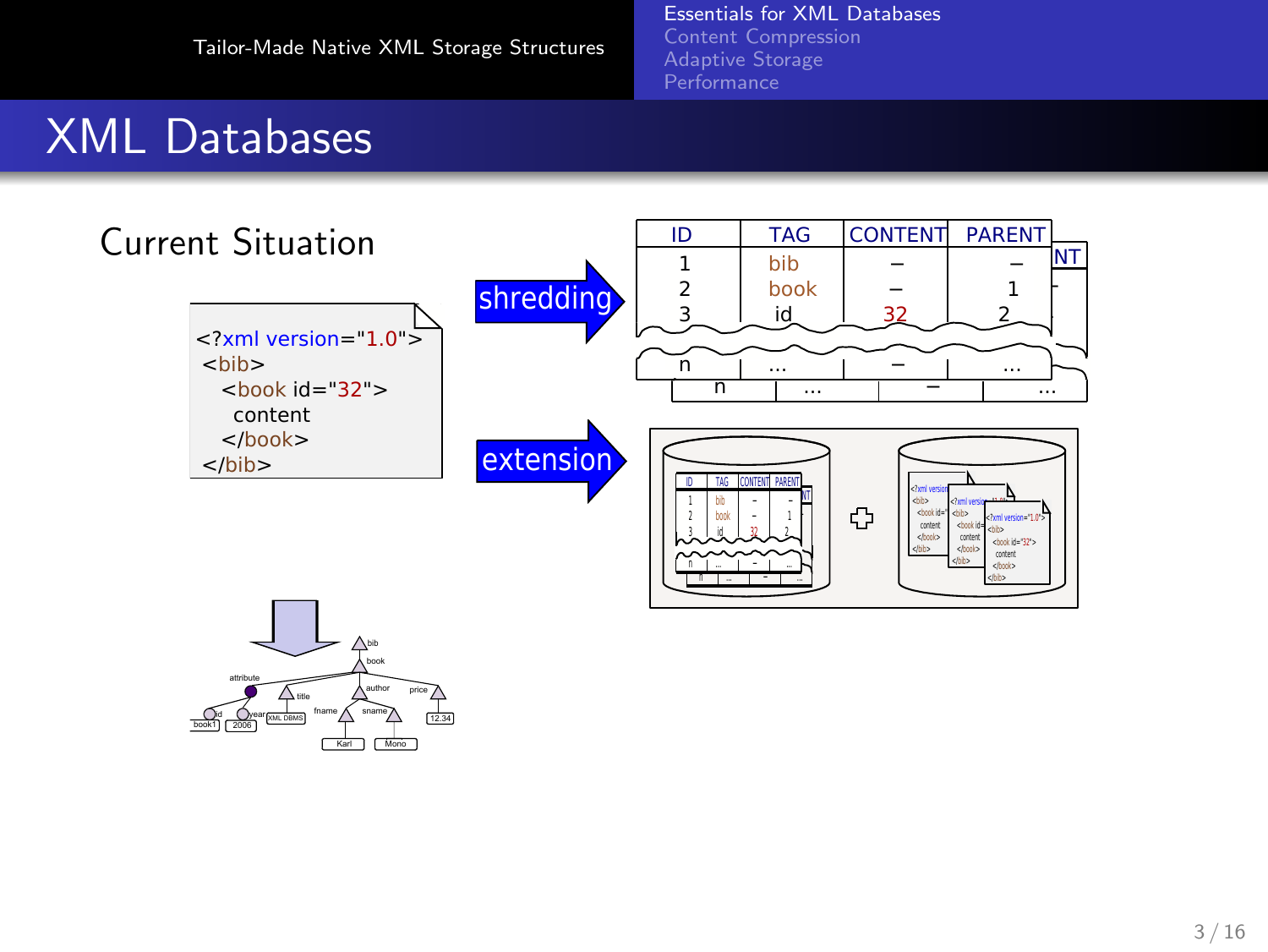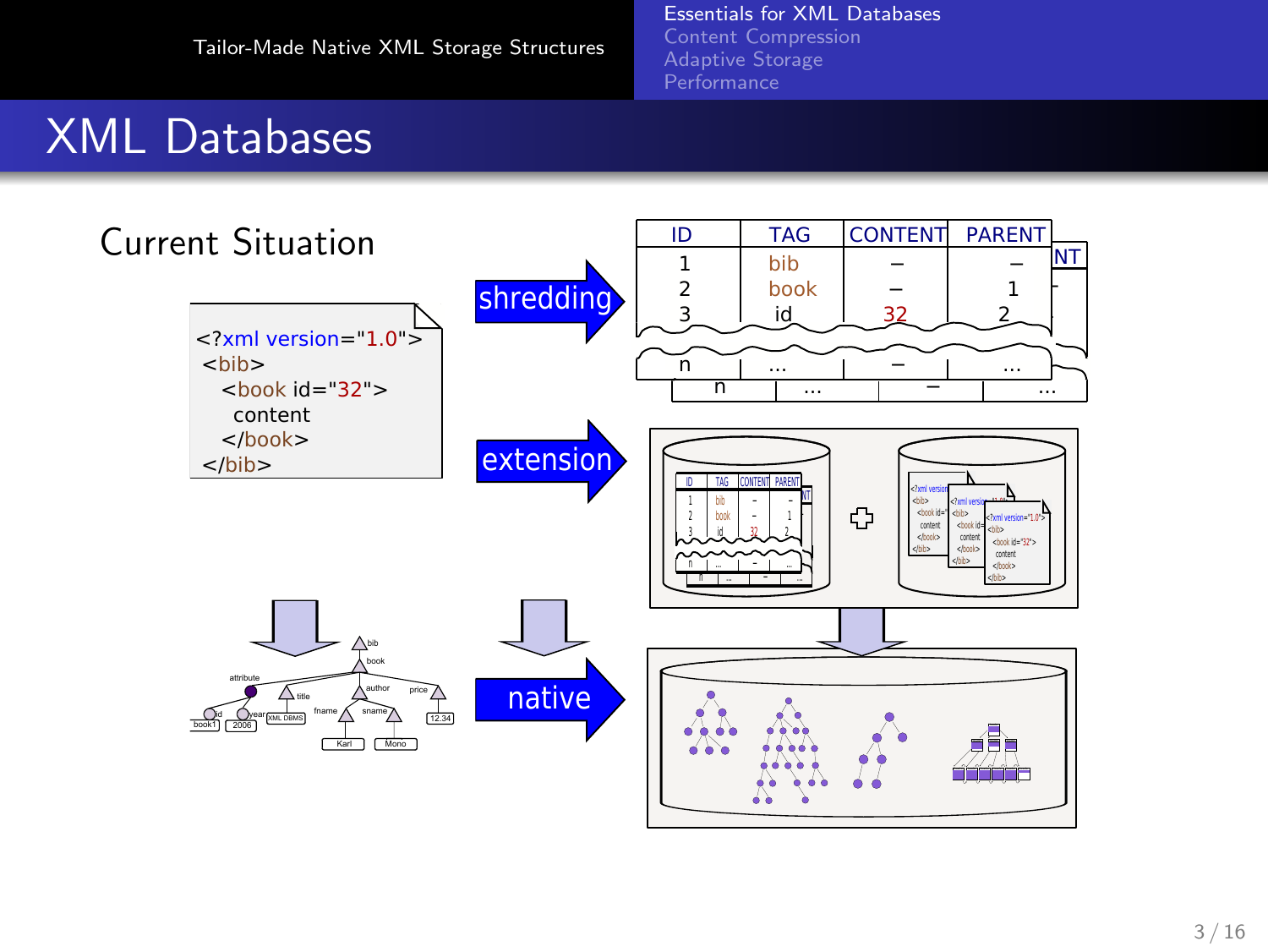<span id="page-7-0"></span>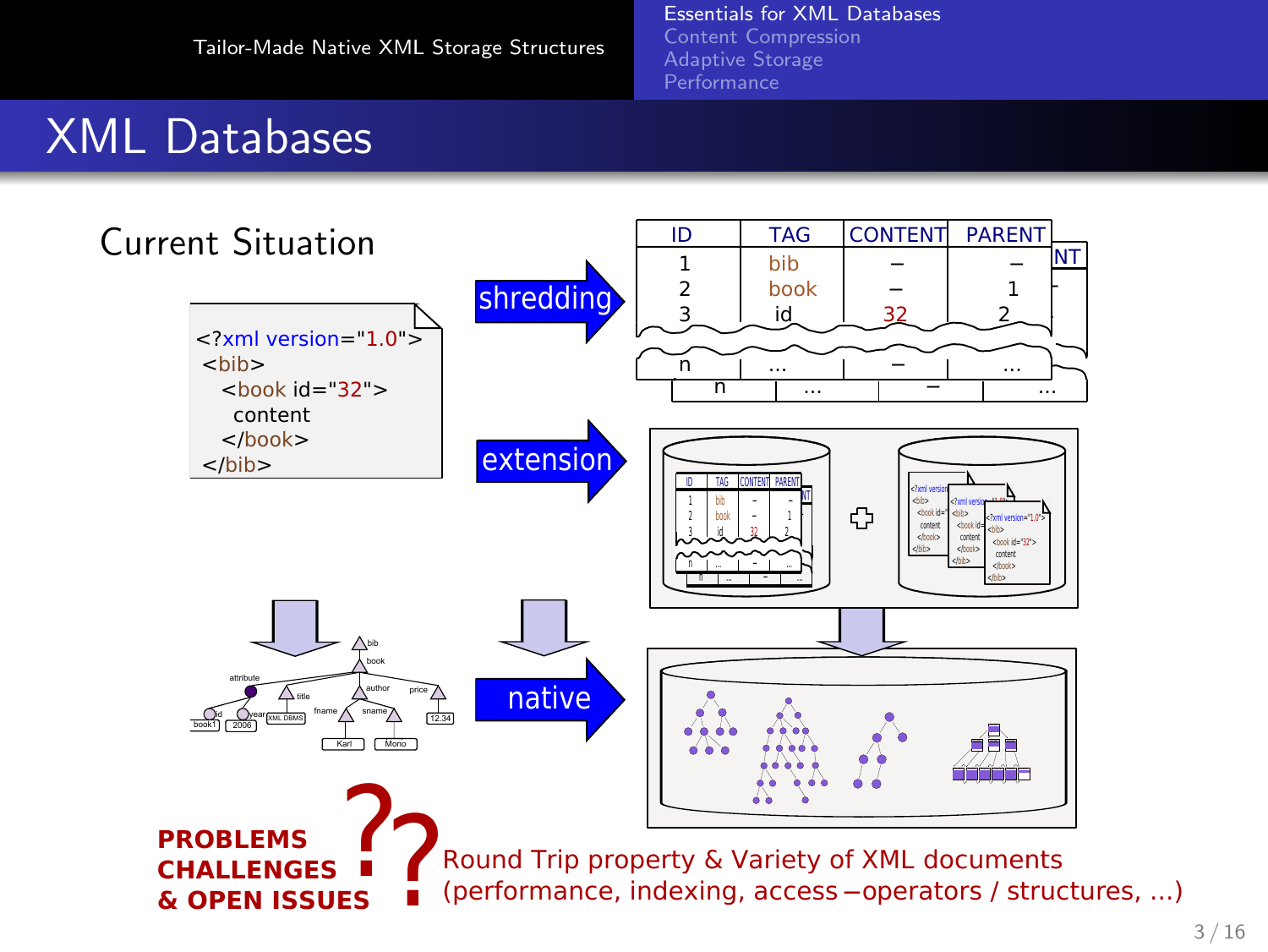## Storage Structures

#### XML document

```
\langle ? \texttt{xml version} = "1.0" ? \rangle<hih><book year = "2006"
           id="book1"<title > XML DBMS </ title >
     <author >
        <fname > Karl </ fname >
        <sname > Mono </ sname >
     </ author >
     <price > 12.34 </price >
  </ book >
\langle/bib>
```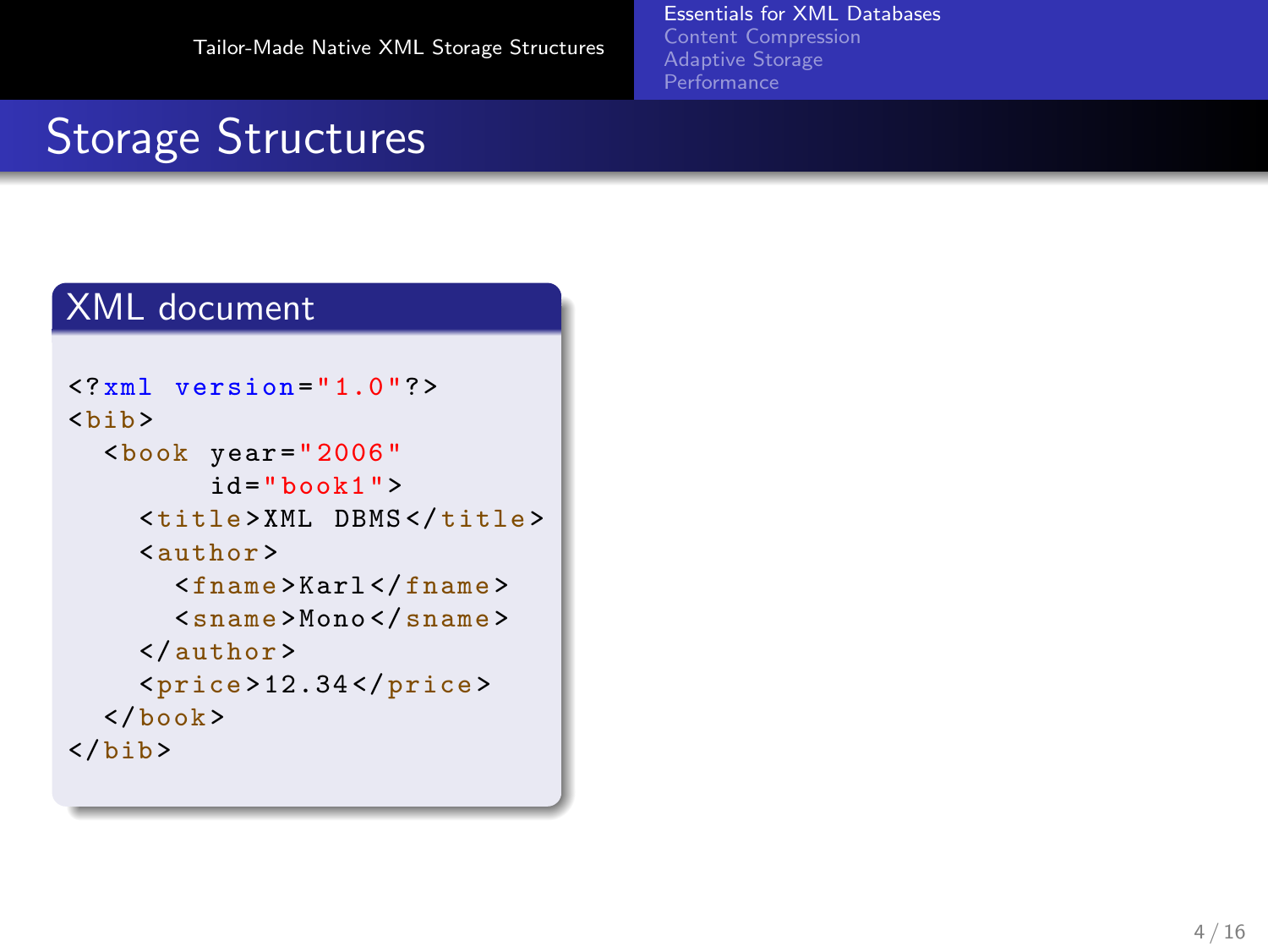[Essentials for XML Databases](#page-2-0) [Content Compression](#page-14-0)

## Storage Structures - Tree View





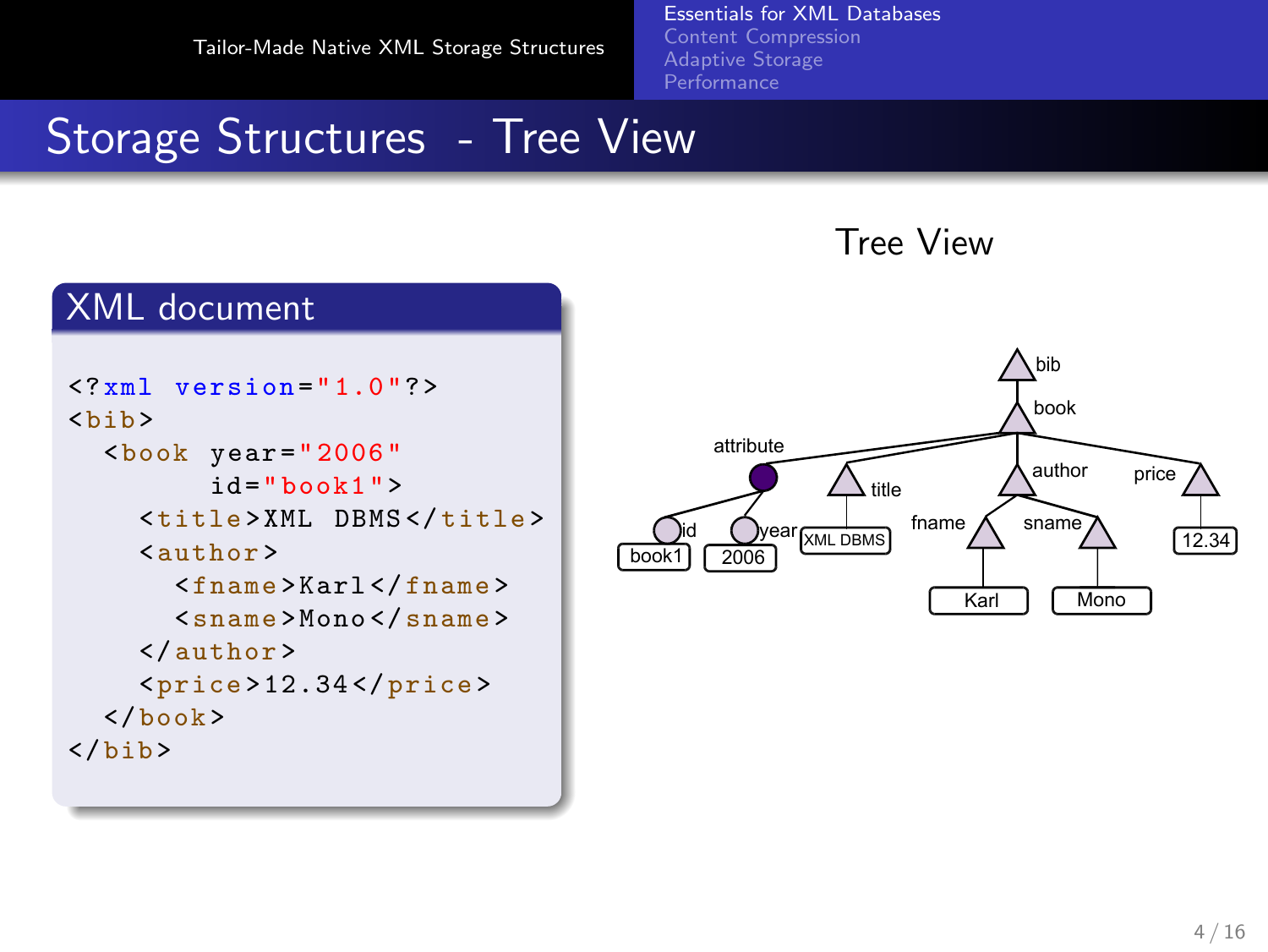[Essentials for XML Databases](#page-2-0) [Content Compression](#page-14-0)

## Storage Structures - Tree View





Tree View

- Variable tree width/depth
- Separation into element nodes, text nodes and attribute nodes
- Determination of paths, inner nodes and leaves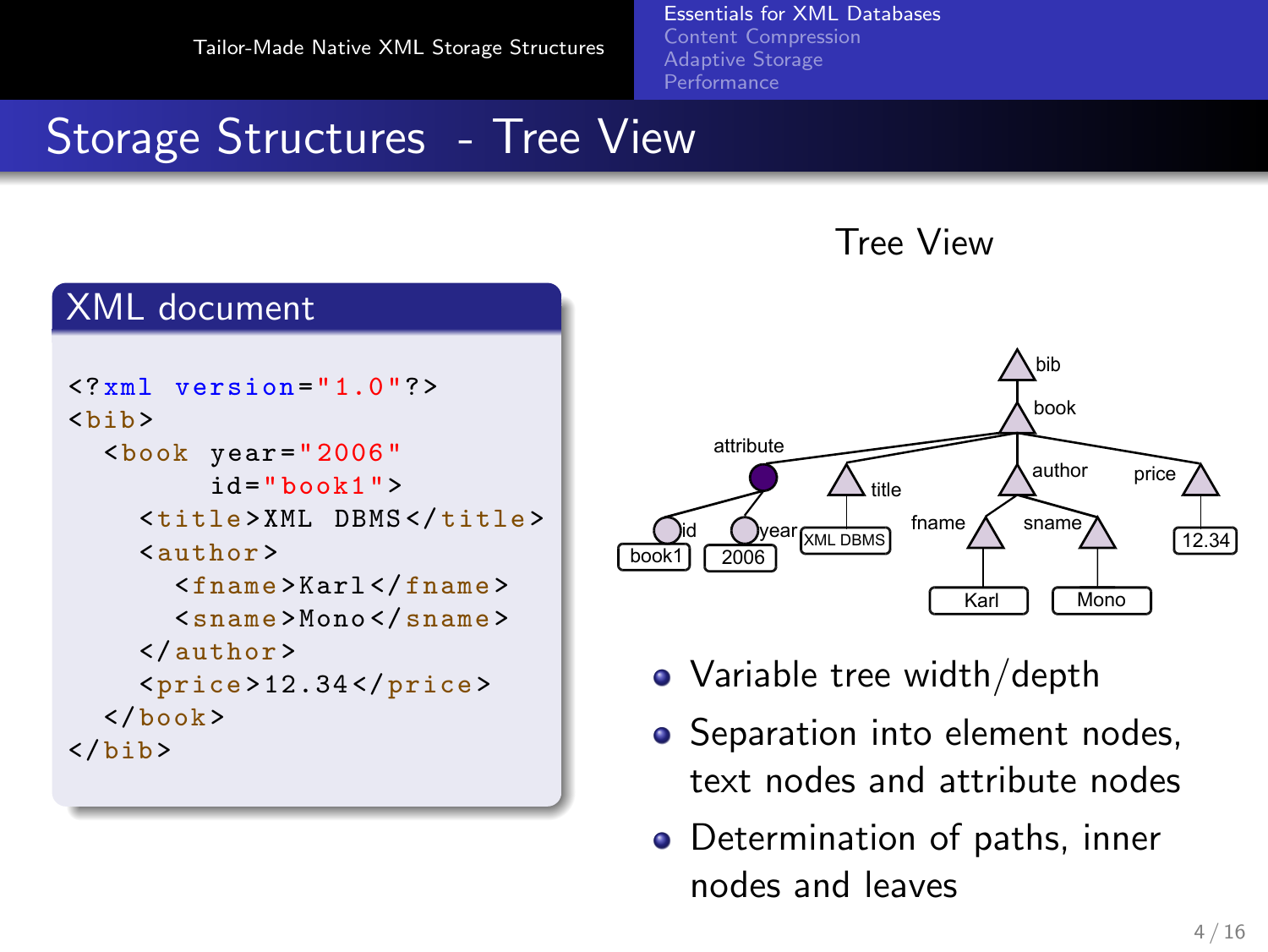#### [Essentials for XML Databases](#page-2-0) [Content Compression](#page-14-0)

## Storage Structures - Node Labeling

#### **Properties**

- Dynamic assignment
- **•** Preserve order
- **•** Stable on modifications
- Space consumption
- Query support
- ⇒ Prefix-based
	- Support for XPath axes, locks, and compression
	- e.g.: OrdPath, DeweyID, DLN

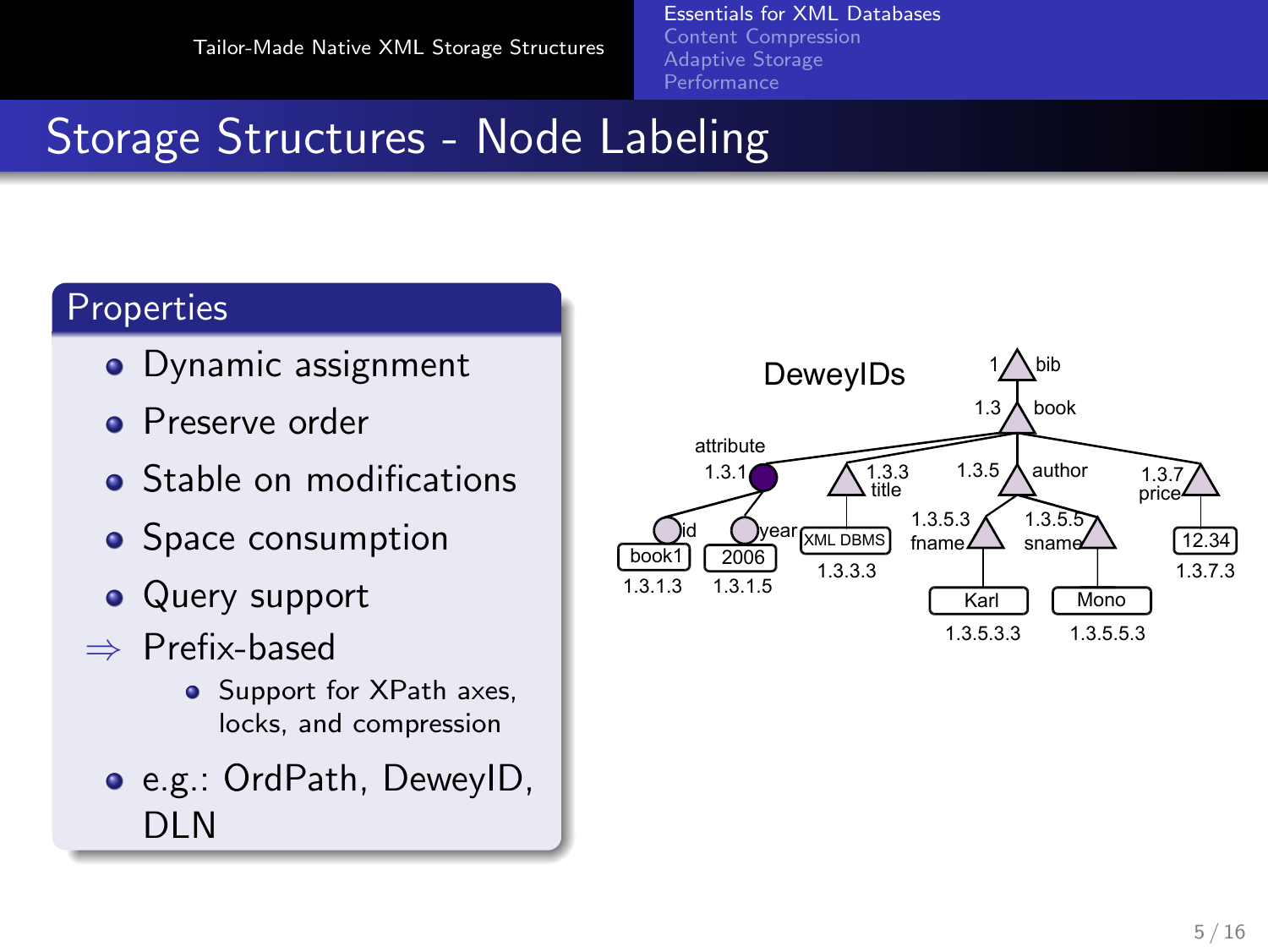[Essentials for XML Databases](#page-2-0) [Content Compression](#page-14-0)

## Path Synopsis - Improving Storage Consumption

#### Path Synopsis

- **•** Concise representation of path classes
- **•** Basis for the "elementless" storage

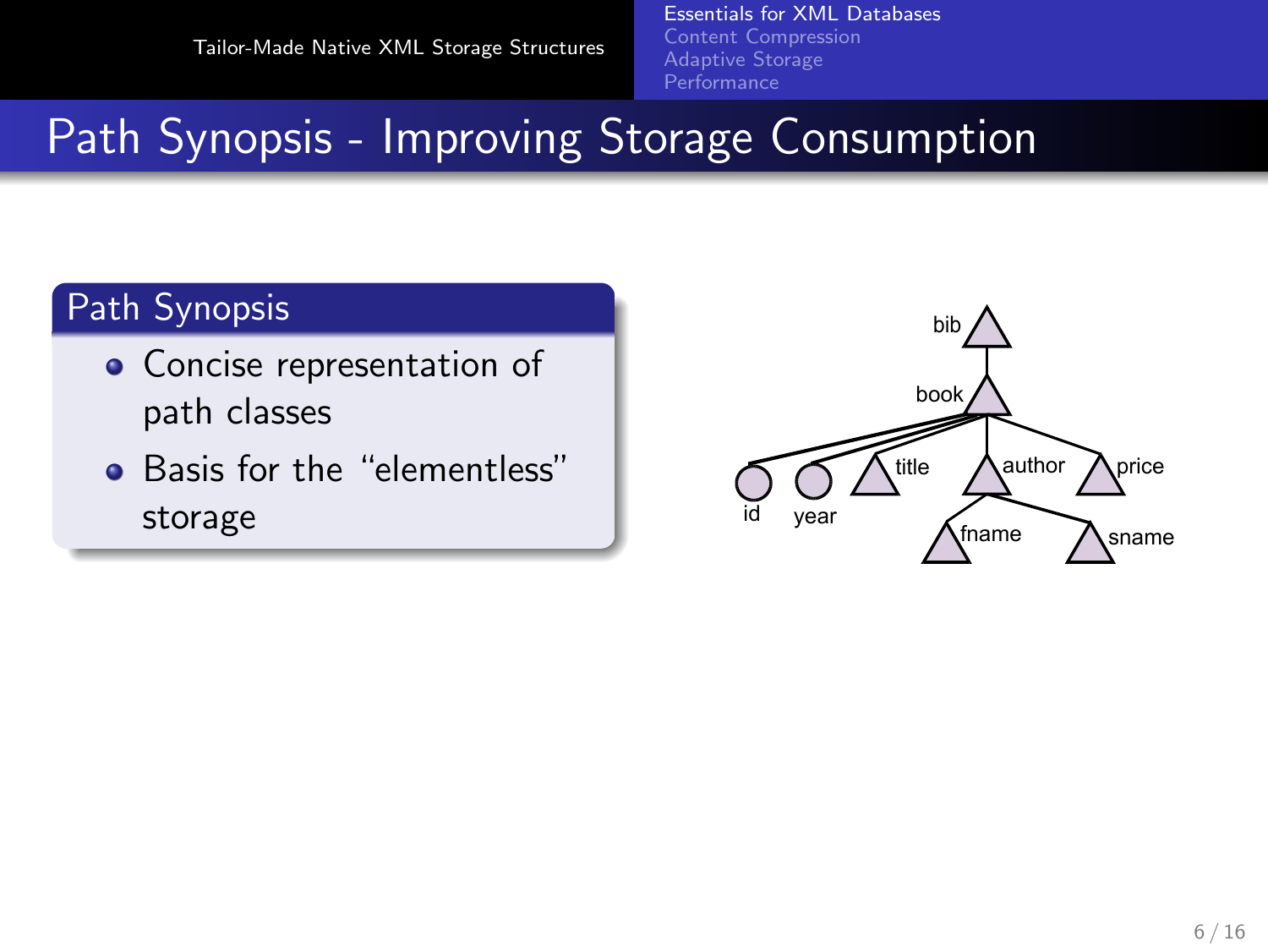[Essentials for XML Databases](#page-2-0) [Content Compression](#page-14-0) **[Performance](#page-39-0)** 

## Path Synopsis - Improving Storage Consumption

#### Path Synopsis

- **•** Concise representation of path classes
- **•** Basis for the "elementless" storage

#### Path Class Reference - PCRs

- 1 /bib/book@id
- 2 /bib/book@year
- $\bullet$
- 

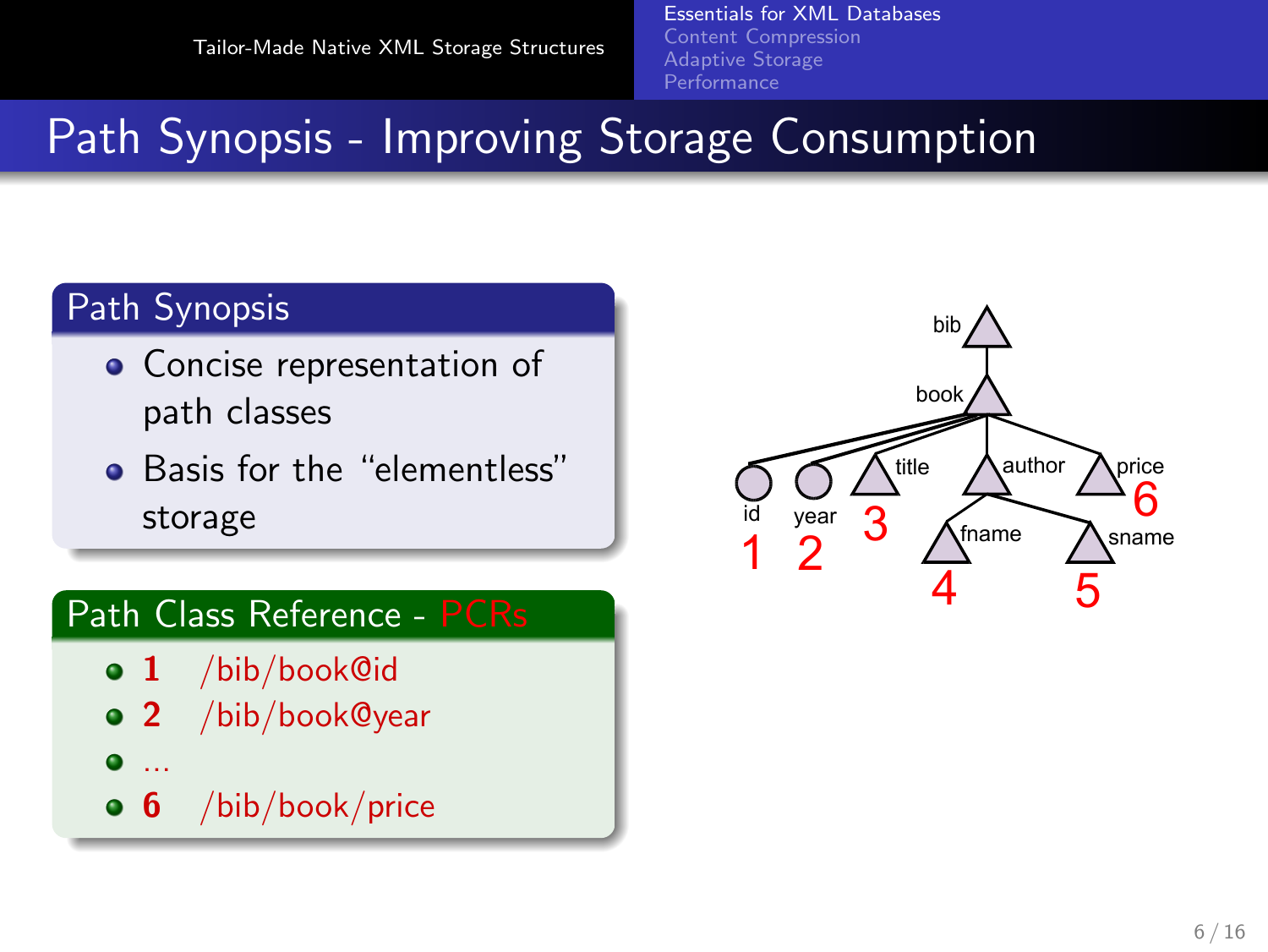- Compression ratio vs. speed
- <span id="page-14-0"></span>Full document flexibility (indexes, query processing, modifications)  $\rightarrow$  disqualifies XMill, XGRIND, Xpress, ...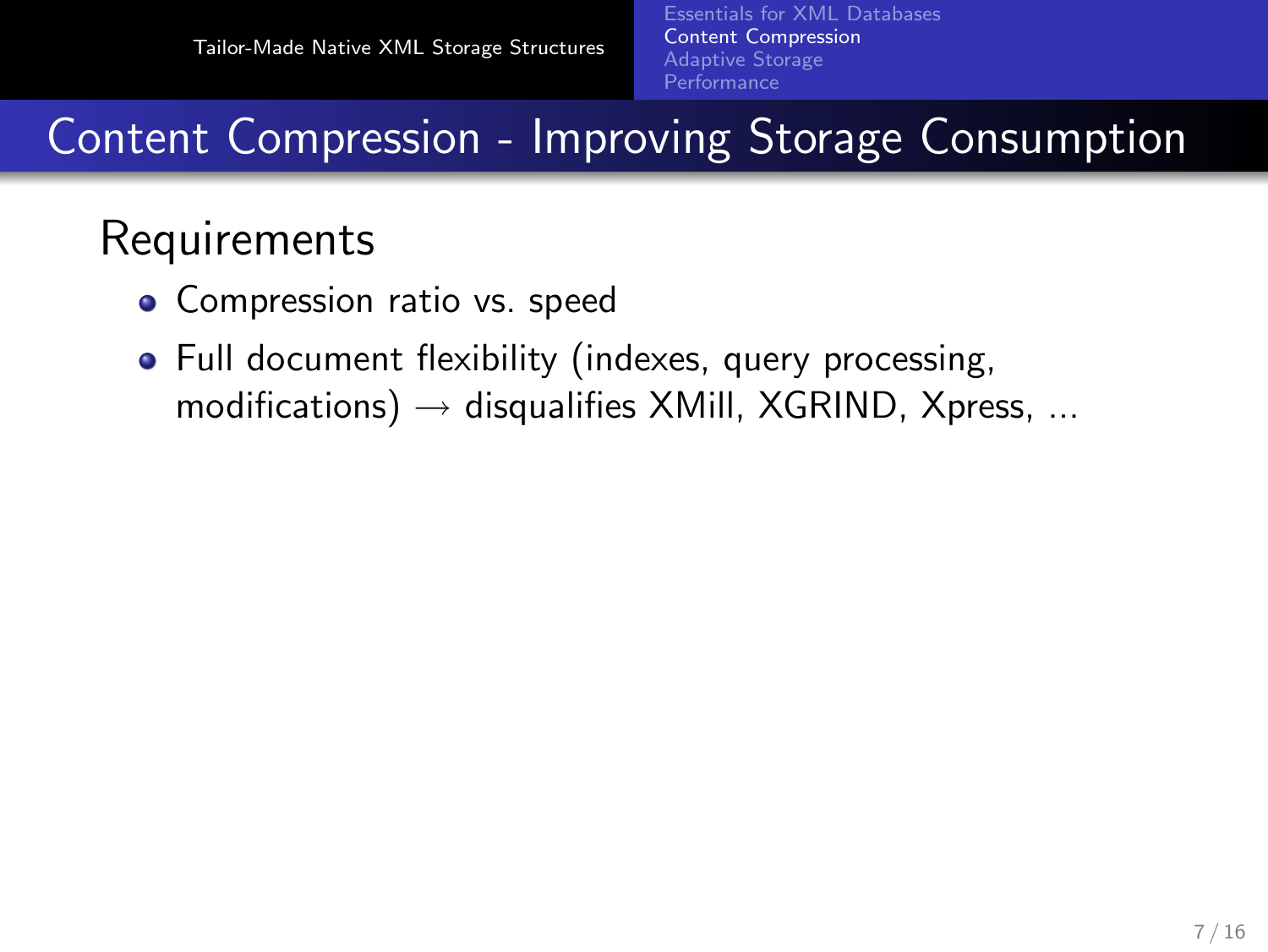- **•** Compression ratio vs. speed
- Full document flexibility (indexes, query processing, modifications)  $\rightarrow$  disqualifies XMill, XGRIND, Xpress, ...

```
<?xml version="1.0">
<hih><book id="32"> XML documents in databases 
     ... suitable storage model of XML
     ... databases for documents in ...
  < /hook ></bib>
```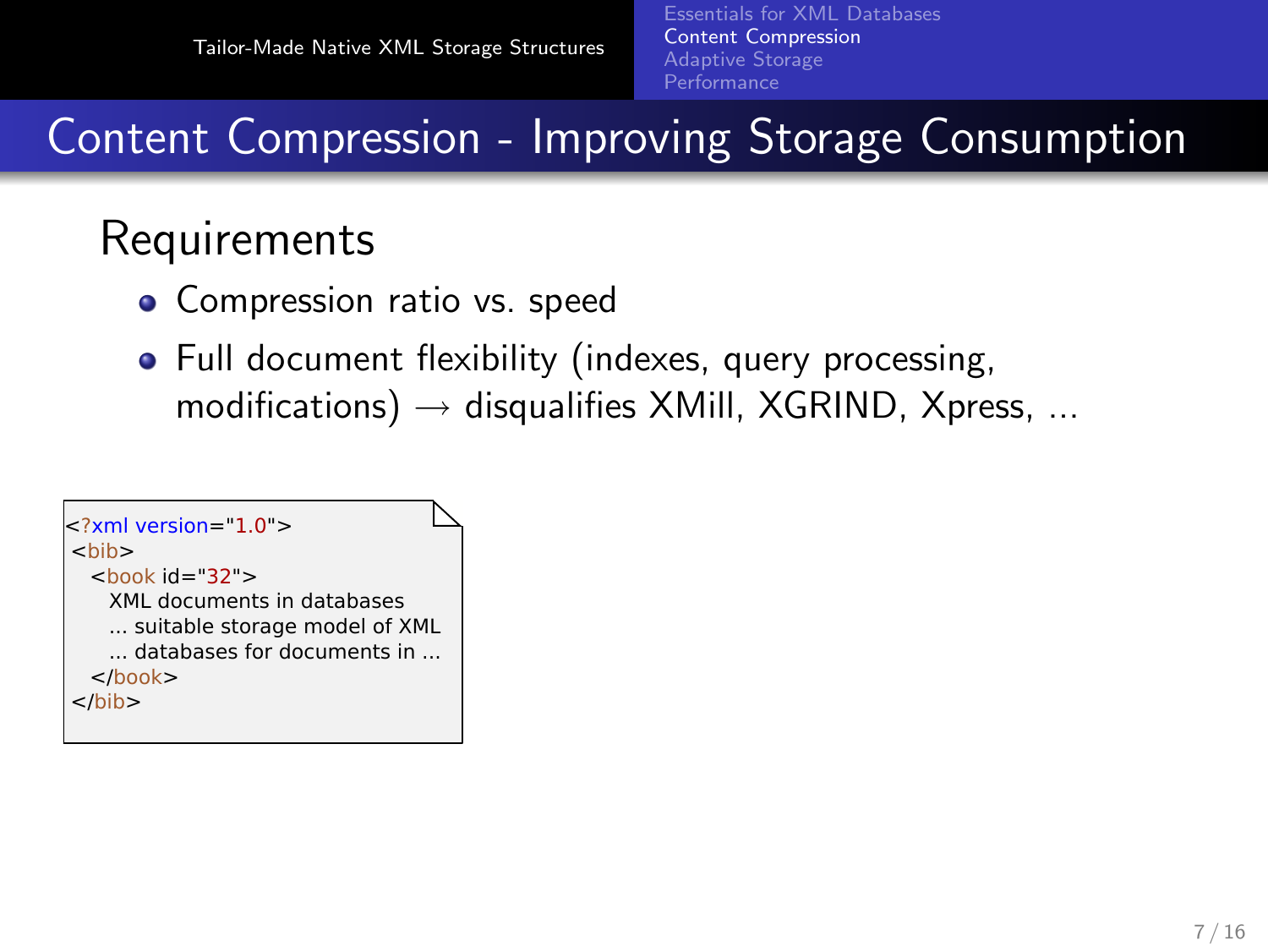- Compression ratio vs. speed
- Full document flexibility (indexes, query processing, modifications)  $\rightarrow$  disqualifies XMill, XGRIND, Xpress, ...

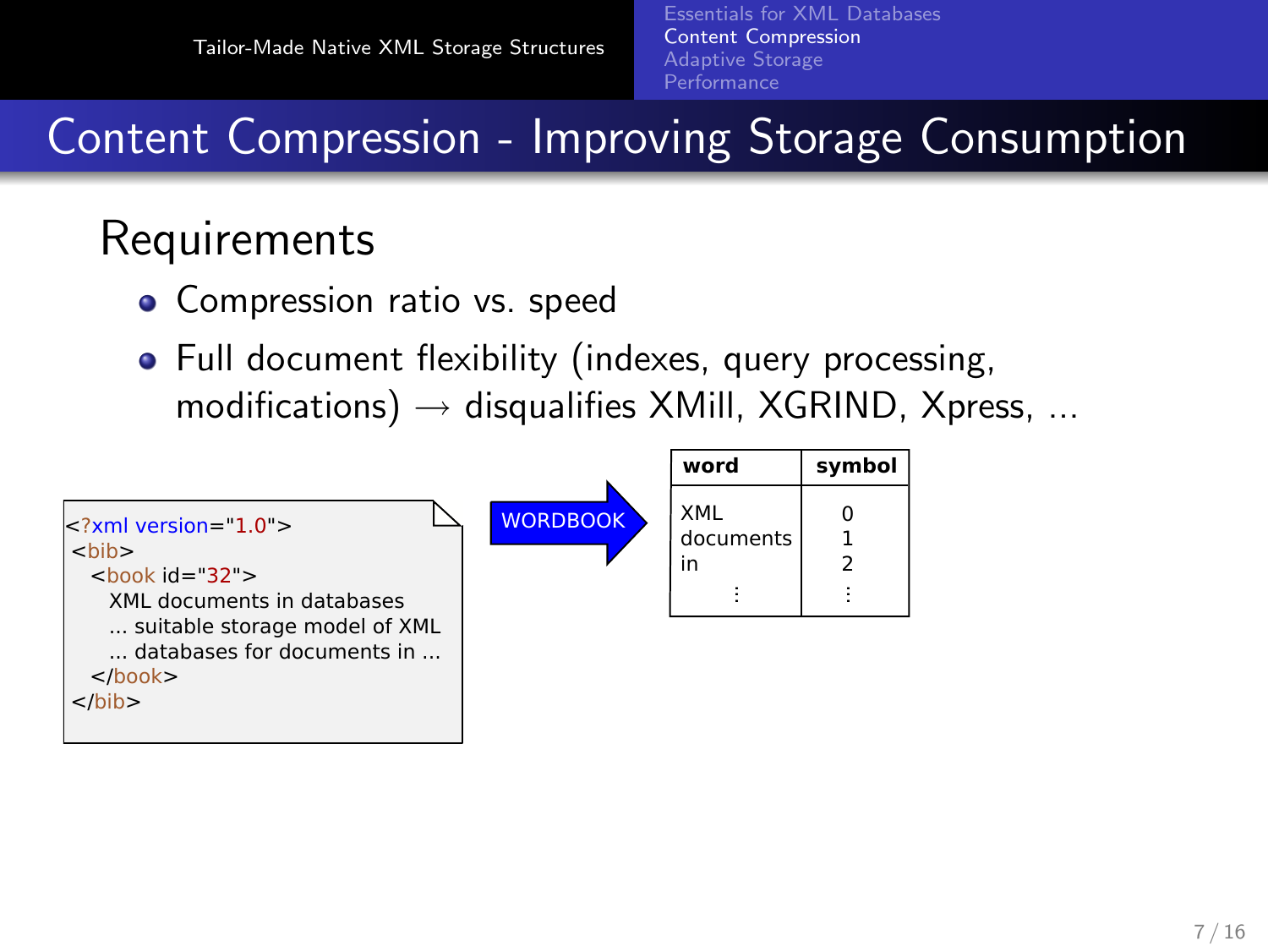Content Compression - Improving Storage Consumption

- Compression ratio vs. speed
- Full document flexibility (indexes, query processing, modifications)  $\rightarrow$  disqualifies XMill, XGRIND, Xpress, ...

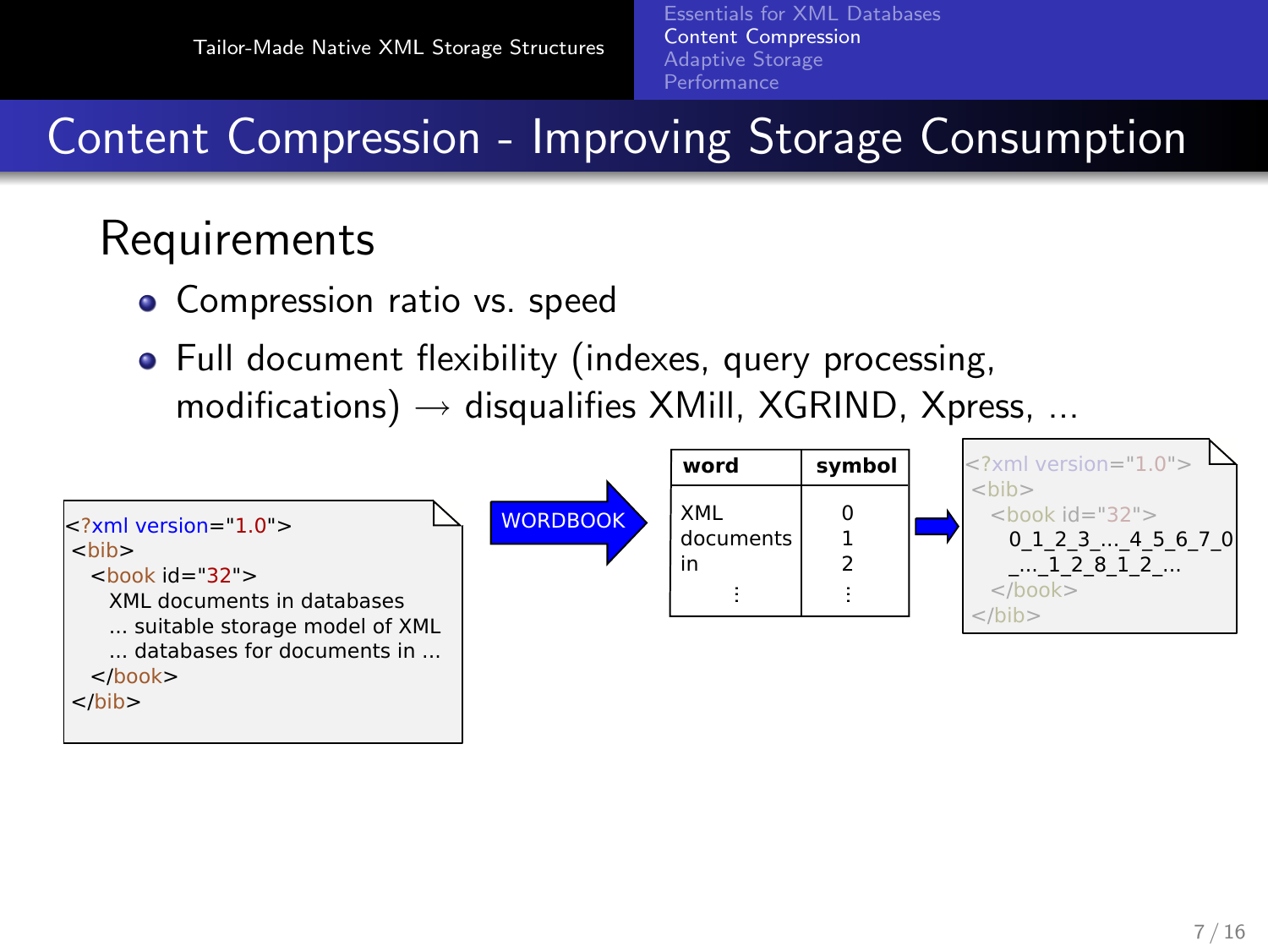- Compression ratio vs. speed
- Full document flexibility (indexes, query processing, modifications)  $\rightarrow$  disqualifies XMill, XGRIND, Xpress, ...

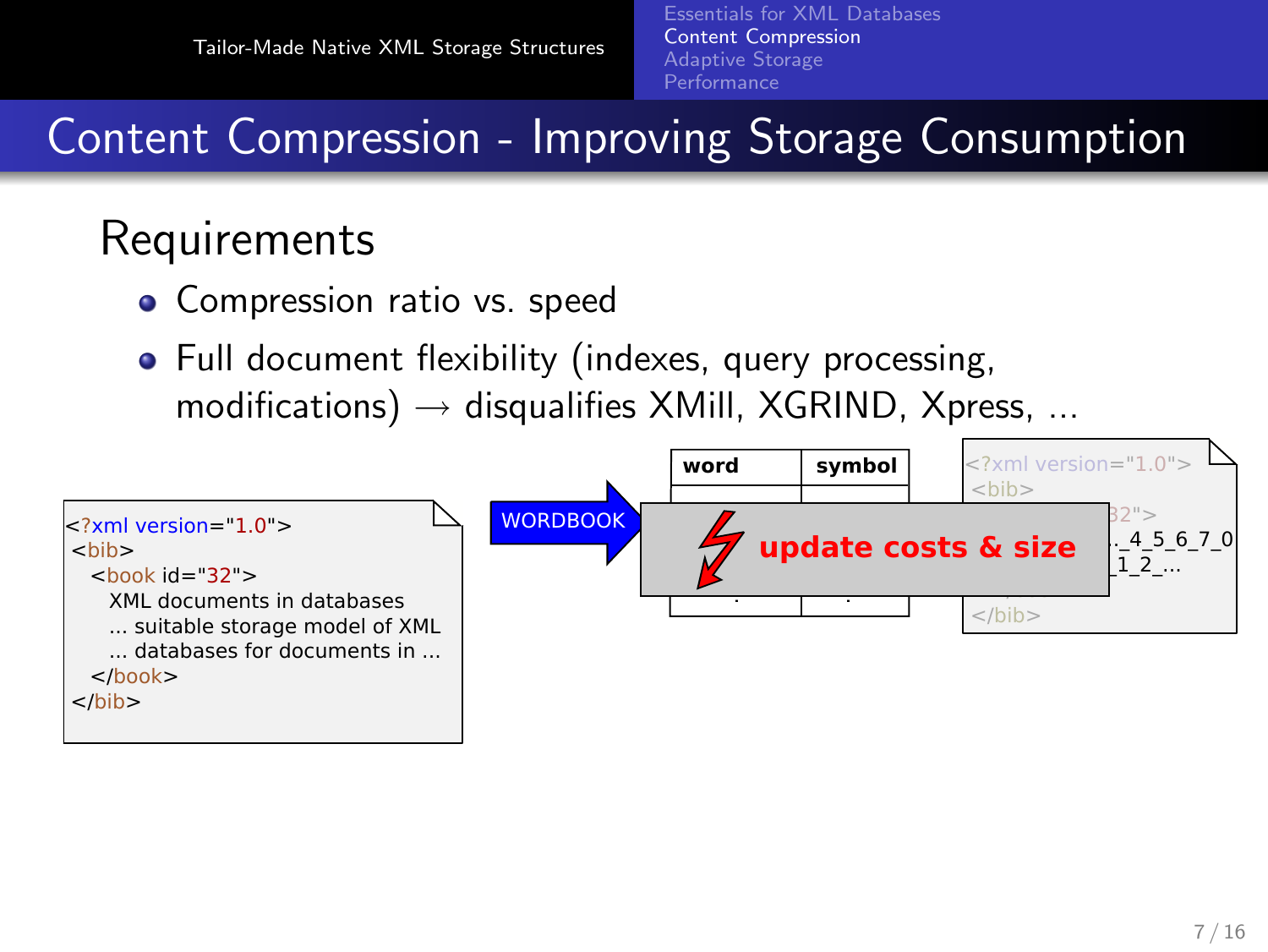- Compression ratio vs. speed
- Full document flexibility (indexes, query processing, modifications)  $\rightarrow$  disqualifies XMill, XGRIND, Xpress, ...

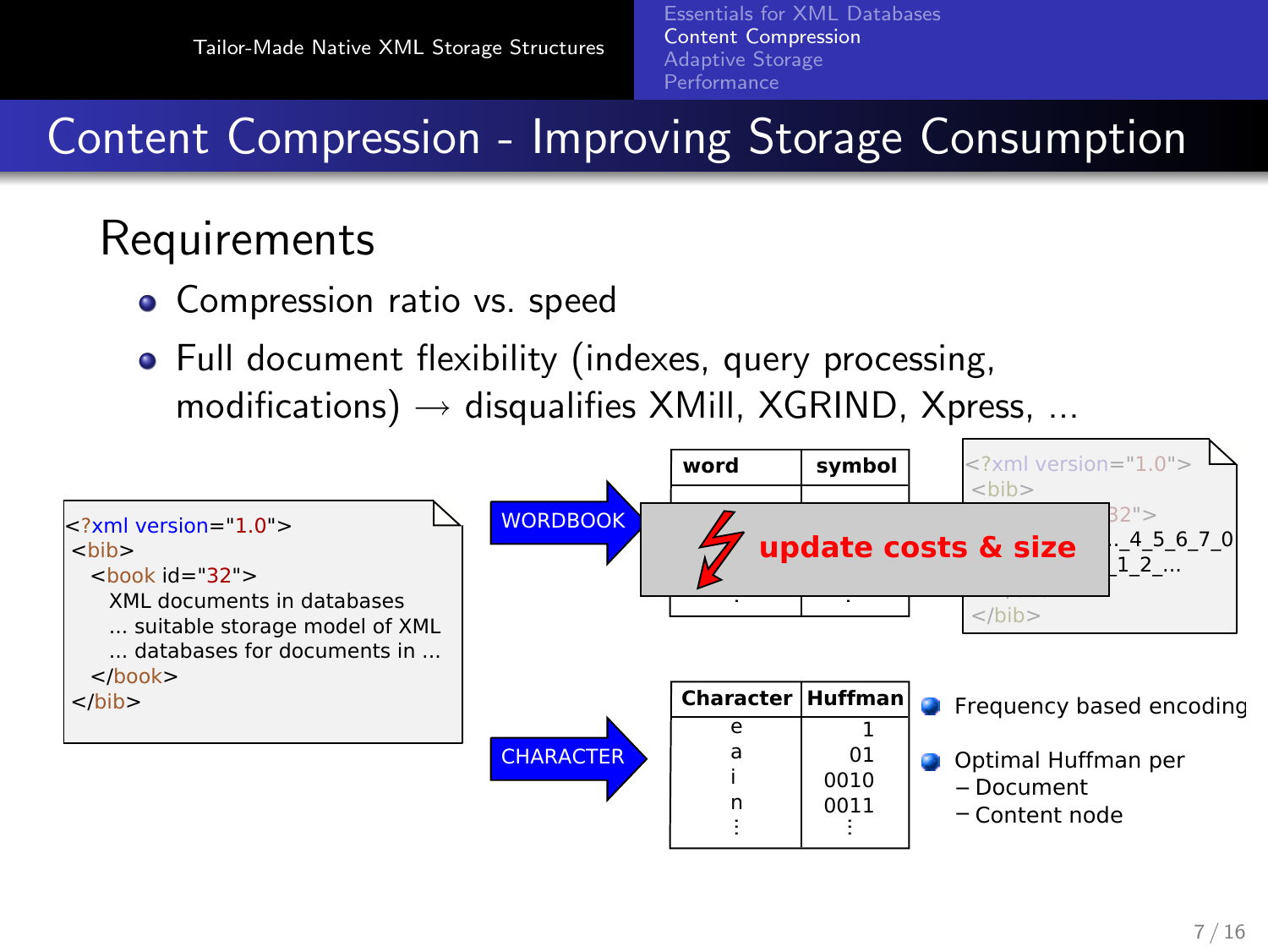- Compression ratio vs. speed
- <span id="page-20-0"></span>• Full document flexibility (indexes, query processing, modifications)  $\rightarrow$  disqualifies XMill, XGRIND, Xpress, ...

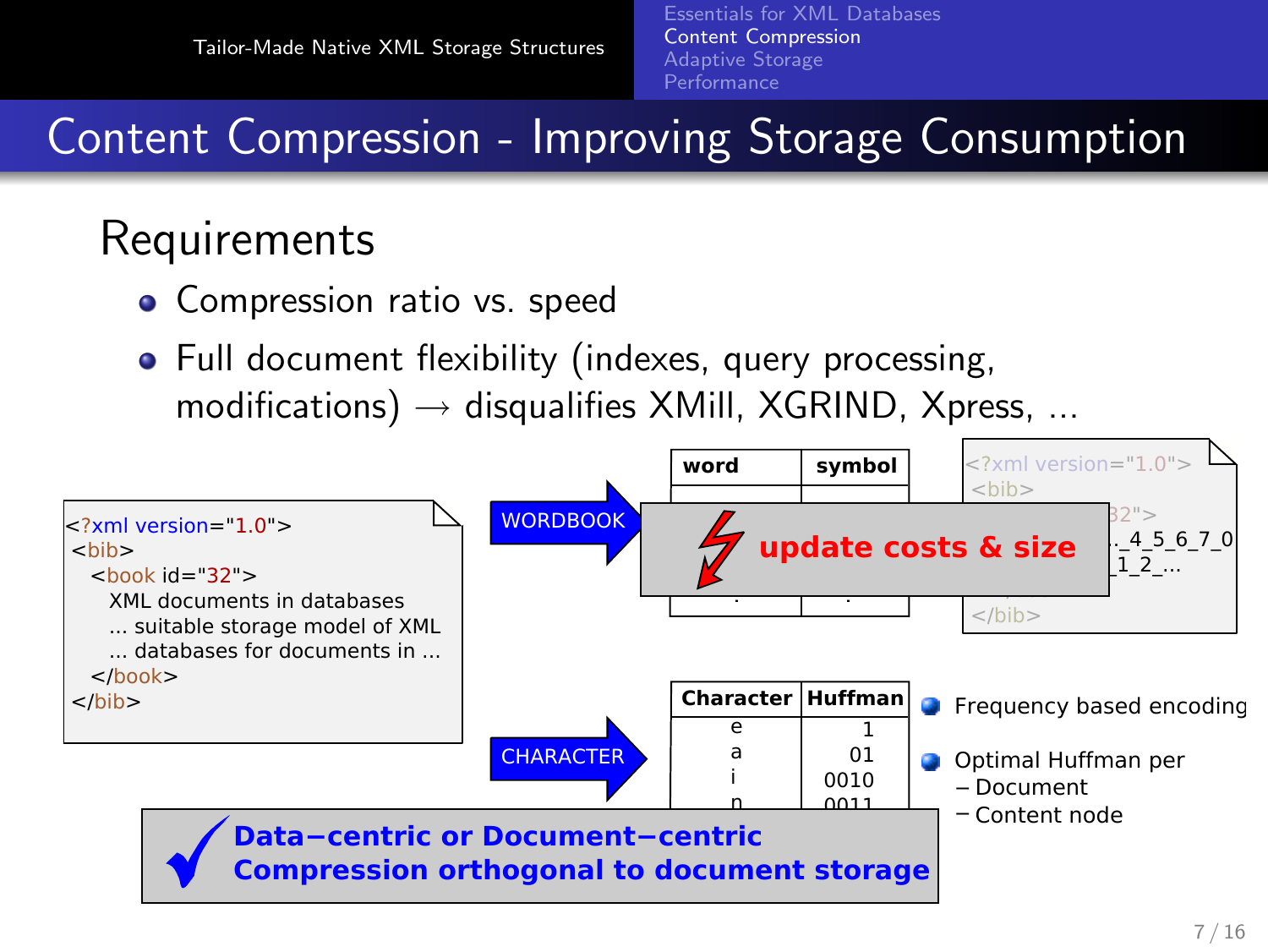<span id="page-21-0"></span>[Essentials for XML Databases](#page-2-0) [Content Compression](#page-14-0) [Adaptive Storage](#page-27-0)

## Example Documents & Variety

### **O** Size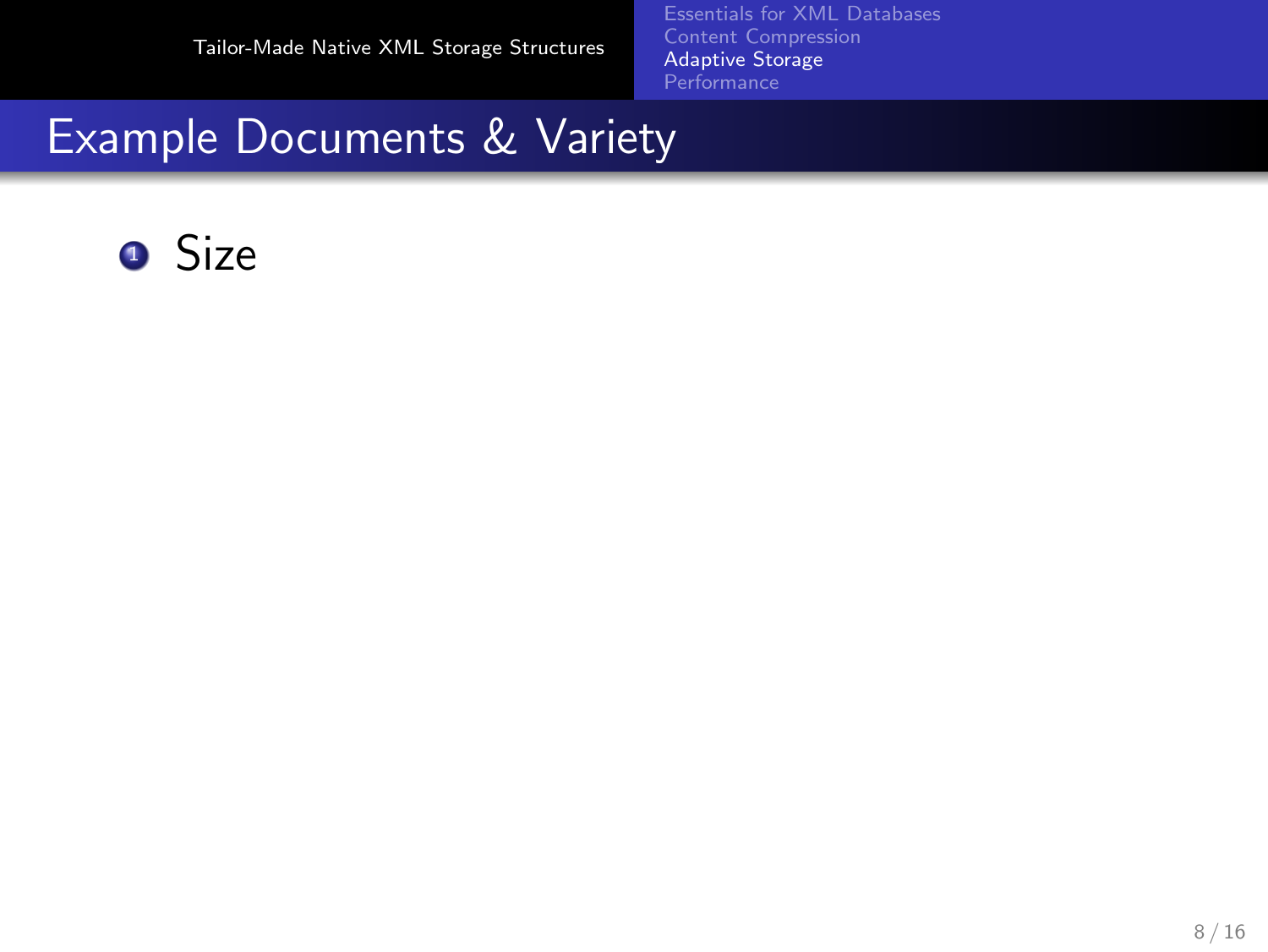[Essentials for XML Databases](#page-2-0) [Content Compression](#page-14-0) [Adaptive Storage](#page-27-0)

- **o** Size
- No of Attributes & Elements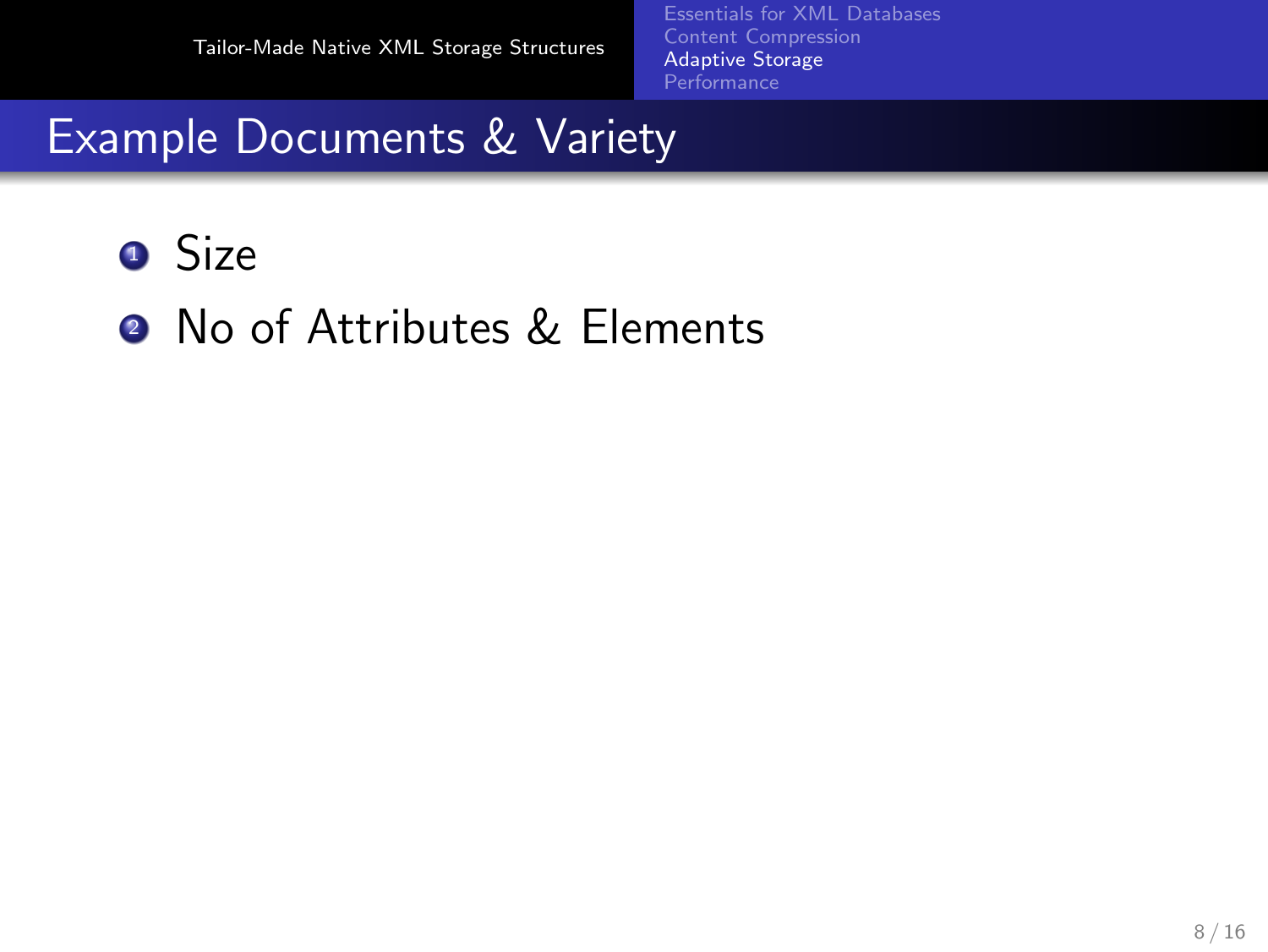[Essentials for XML Databases](#page-2-0) [Content Compression](#page-14-0) [Adaptive Storage](#page-27-0)

- **1** Size
- No of Attributes & Elements
- **3** No of Text Nodes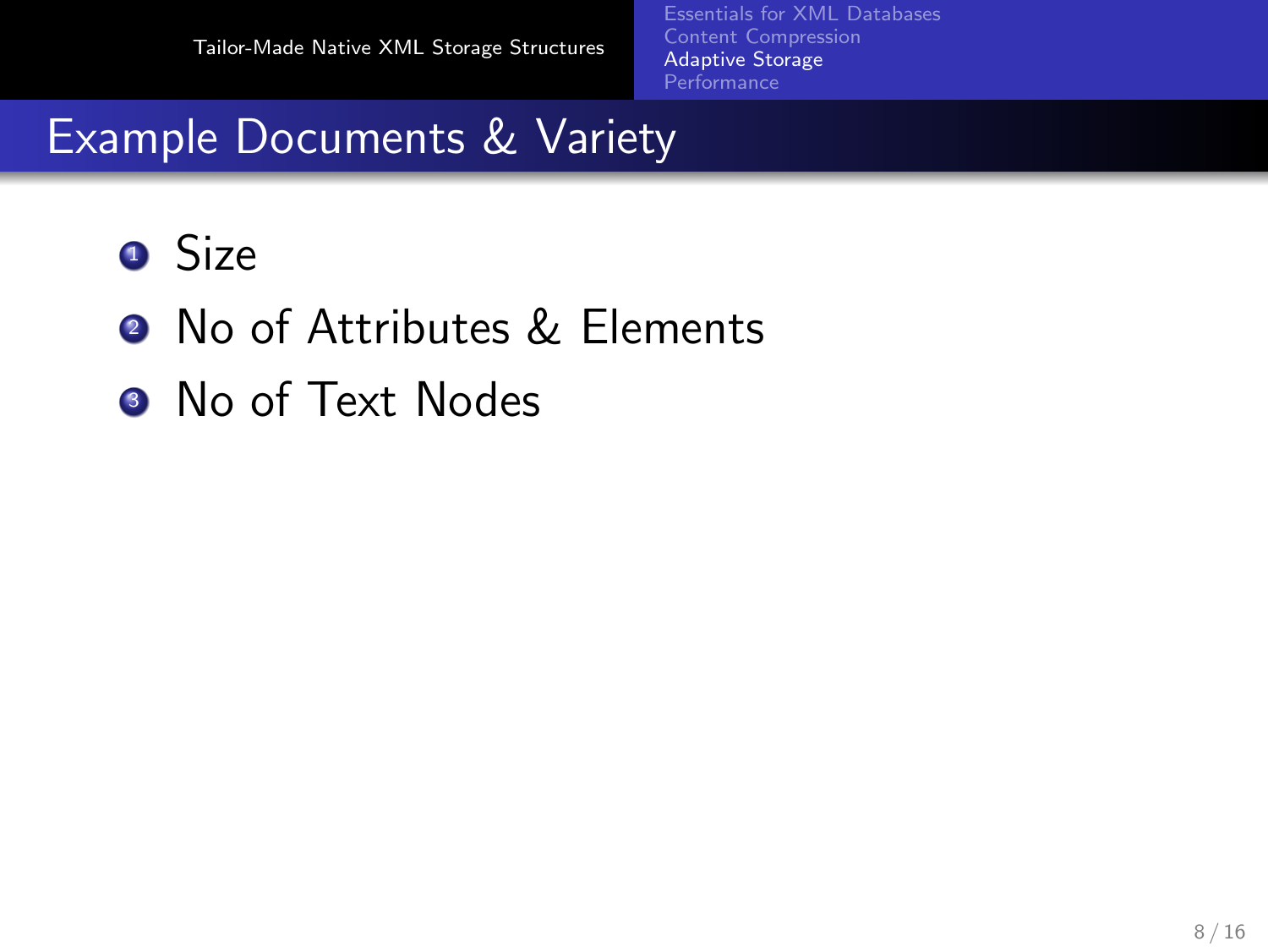[Essentials for XML Databases](#page-2-0) [Content Compression](#page-14-0) [Adaptive Storage](#page-27-0) **[Performance](#page-39-0)** 

- **1** Size
- No of Attributes & Elements
- **3** No of Text Nodes
- No of Path Classes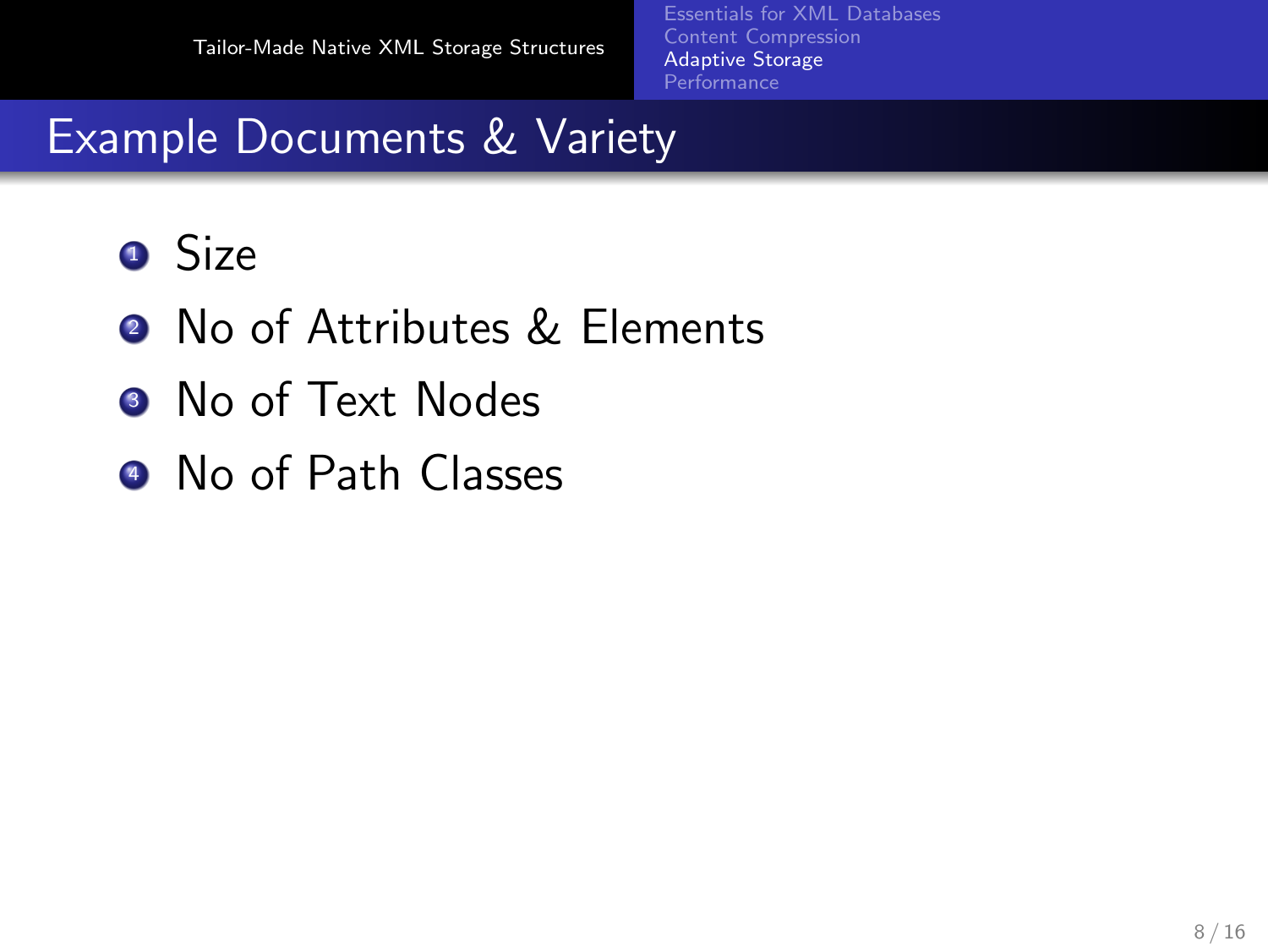[Essentials for XML Databases](#page-2-0) [Content Compression](#page-14-0) [Adaptive Storage](#page-27-0) **[Performance](#page-39-0)** 

- **9** Size
- No of Attributes & Elements
- No of Text Nodes
- No of Path Classes
- Max. Depth / Avg. Depth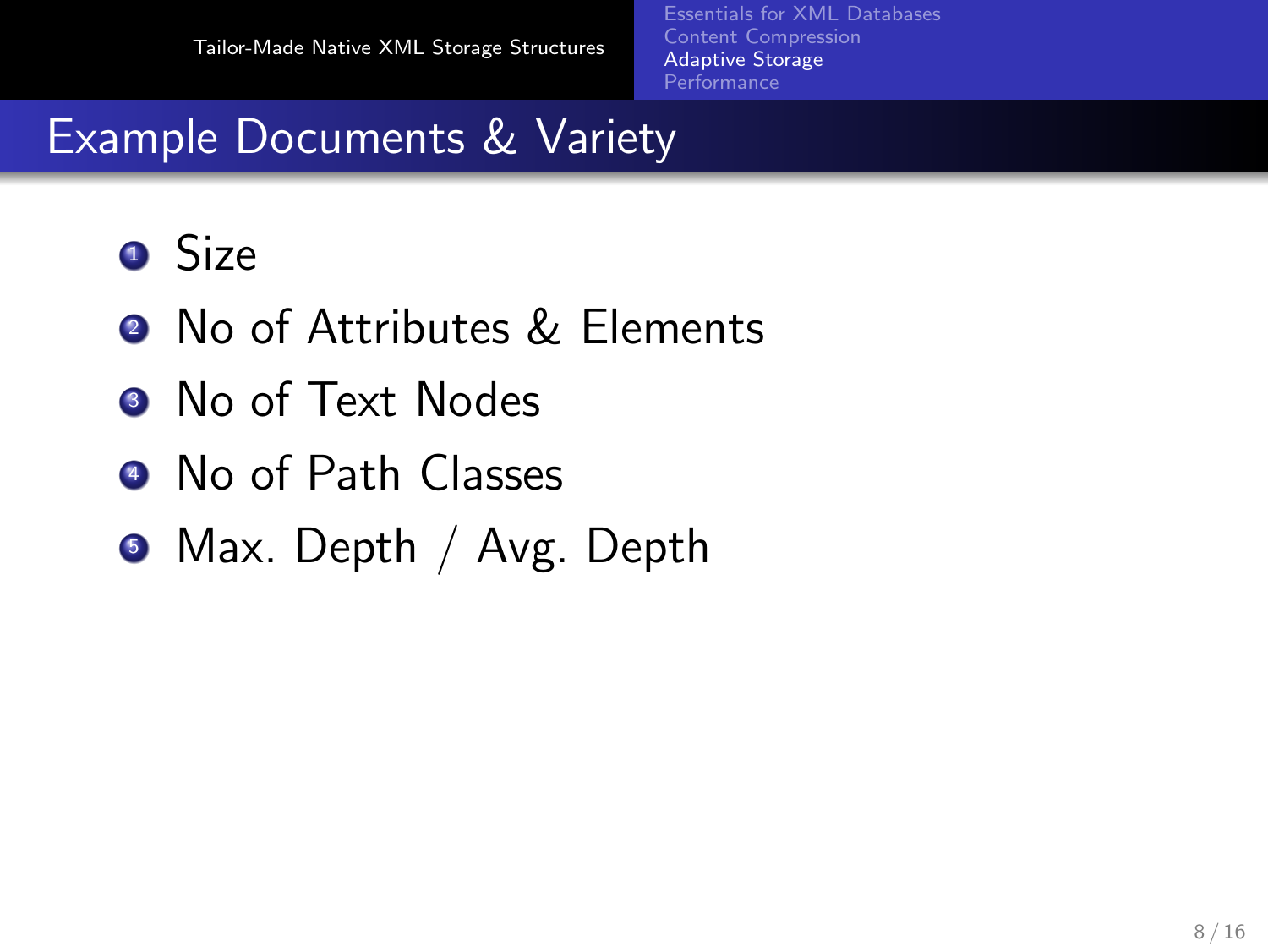[Essentials for XML Databases](#page-2-0) [Content Compression](#page-14-0) [Adaptive Storage](#page-27-0) **[Performance](#page-39-0)** 

### Example Documents & Variety

- Size 32 MB 1,820 MB
- **2** No of Attributes & Elements 1 Mio 82 Mio
- No of Text Nodes 1 Mio 54 Mio
- No of Path Classes 17 220,894
- Max. Depth / Avg. Depth  $4/3.3 37/8.4$

Example documents: lineitem uniprot dblp treebank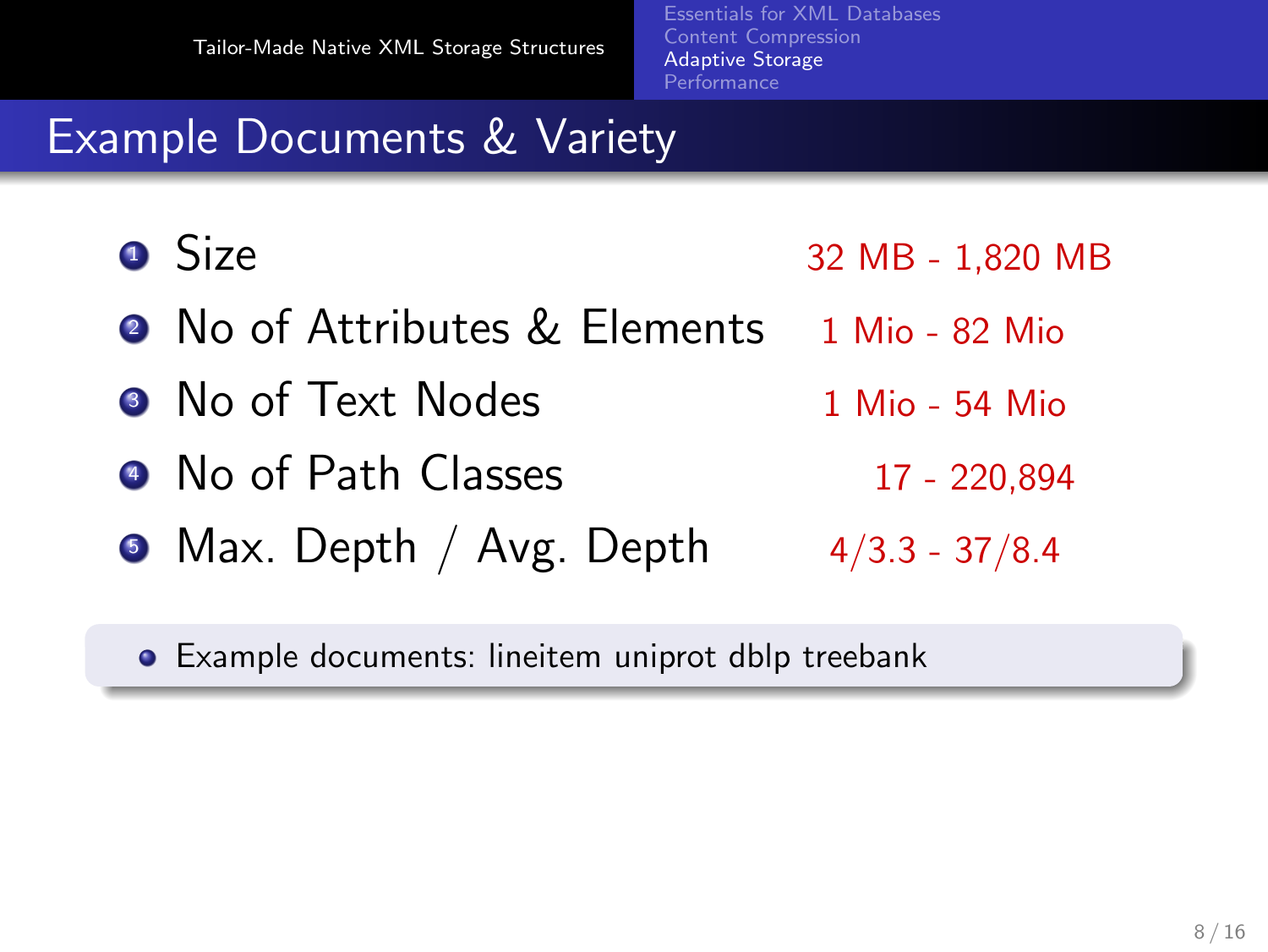[Essentials for XML Databases](#page-2-0) [Content Compression](#page-14-0) [Adaptive Storage](#page-21-0) **[Performance](#page-39-0)** 

## Example Documents & Variety

- Size 32 MB 1,820 MB
- No of Attributes & Elements 1 Mio 82 Mio
- <sup>3</sup> No of Text Nodes 1 Mio 54 Mio
- No of Path Classes 17 220,894
- Max. Depth / Avg. Depth  $4/3.3 37/8.4$ 
	- Widespread document parameters: factor  $10^4$  and more!
	- Simple structured vs. complex documents
	- Storage parameters need adjustment

### <span id="page-27-0"></span>(Pre)-Analysis?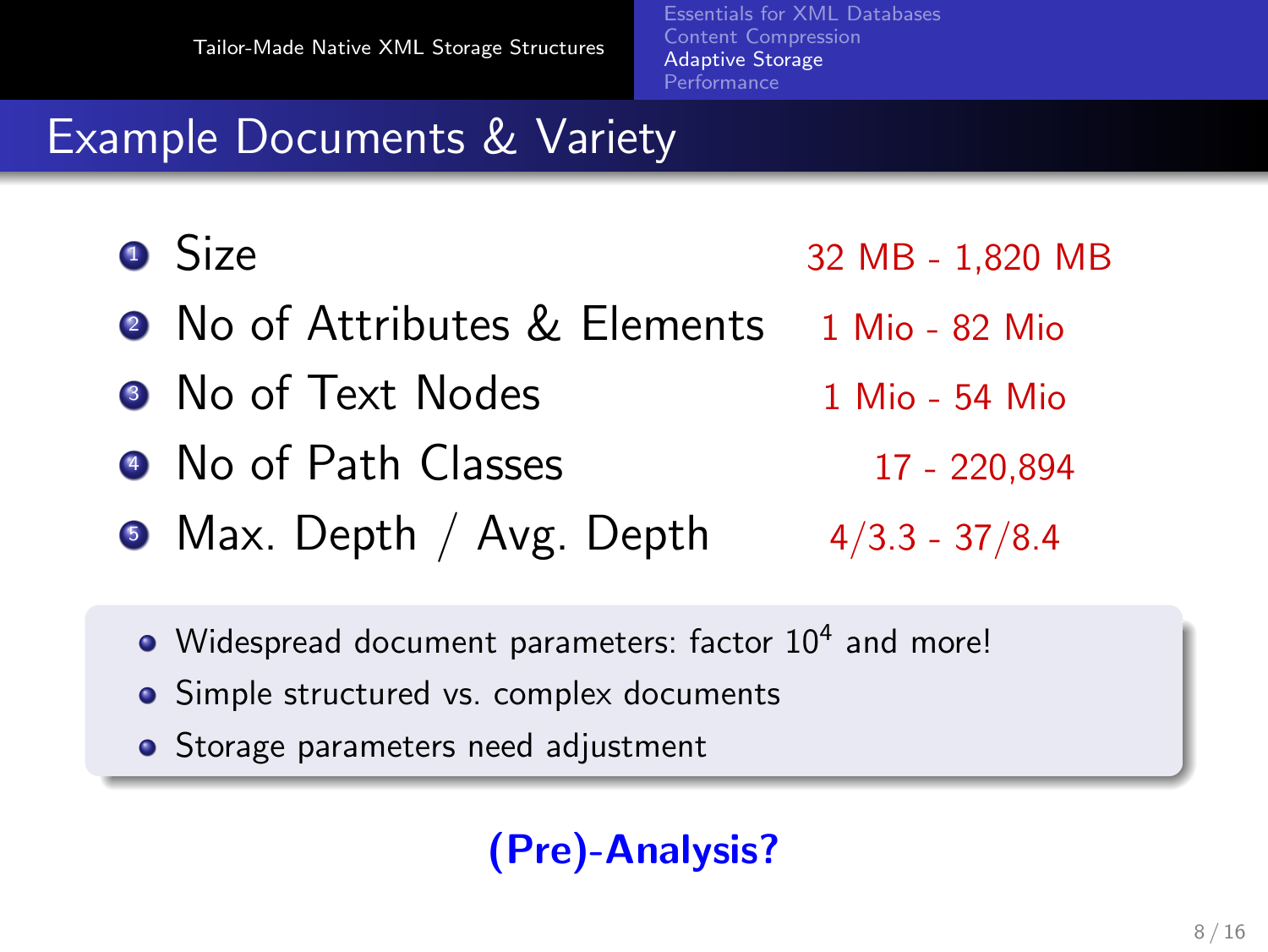[Essentials for XML Databases](#page-2-0) [Content Compression](#page-14-0) [Adaptive Storage](#page-21-0) **[Performance](#page-39-0)** 

## Analysis and Sampling (Step 1)

#### Purpose

- Collect XML document specific characteristics (elements, text length/nodes, attributes, path classes, vocabulary, depth, fan-out, ...)
- Optimize physical database parameters (page layout, record format, Dewey encoding, storage structures, indexes, ...)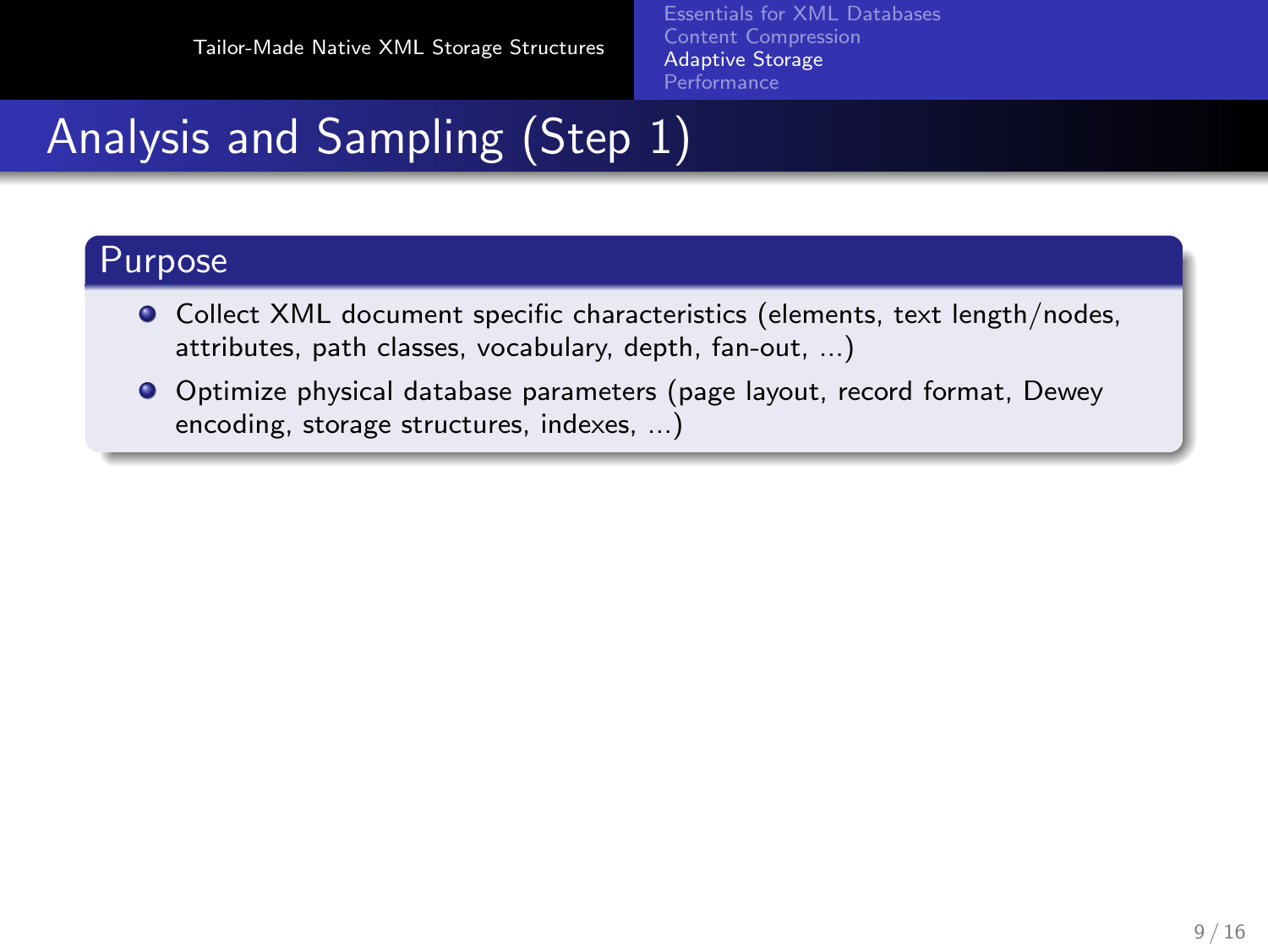[Essentials for XML Databases](#page-2-0) [Content Compression](#page-14-0) [Adaptive Storage](#page-21-0) **[Performance](#page-39-0)** 

## Analysis and Sampling (Step 1)

#### Purpose

- Collect XML document specific characteristics (elements, text length/nodes, attributes, path classes, vocabulary, depth, fan-out, ...)
- Optimize physical database parameters (page layout, record format, Dewey encoding, storage structures, indexes, ...)

#### Complete Pre-Analysis

- − Scans the complete document
- + Precise parametrization
- + Predictable space consumption
- − Long runtime

#### Sampling

- − Scans the first x bytes
- Short runtime
- $+$  Stable parameters for  $< 10\%$
- + By buffering XML streams analyzable
- − Limited to document head
- − Imprecise parametrization
- − Worst case treatment necessary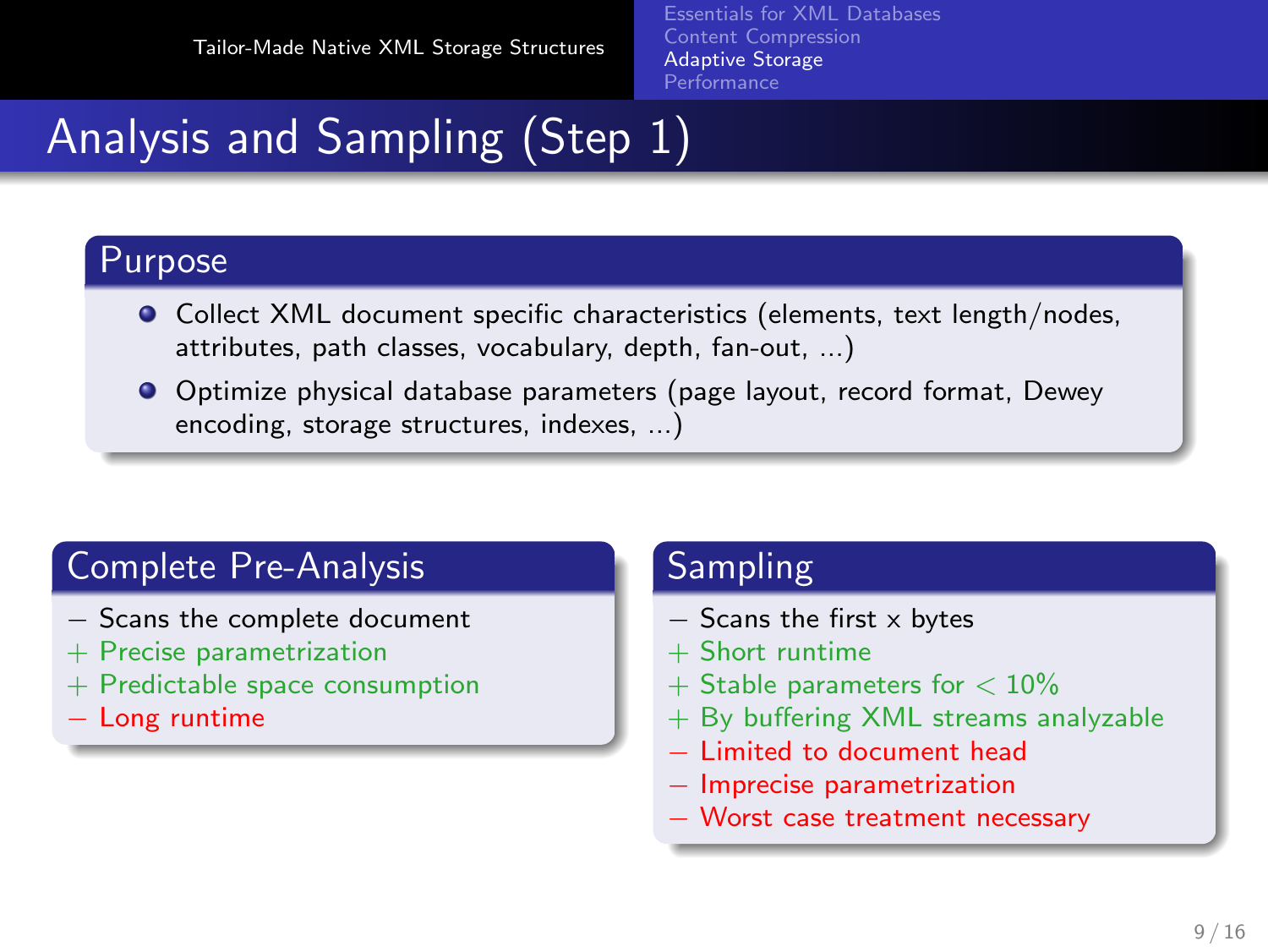[Essentials for XML Databases](#page-2-0) [Content Compression](#page-14-0) [Adaptive Storage](#page-21-0)

# Configuration (Step 2)

#### Model 1 - Single Documents

- **O** Dedicated storage per document
- Optional document index (big documents)
- Additional indexes/path synopsis separated

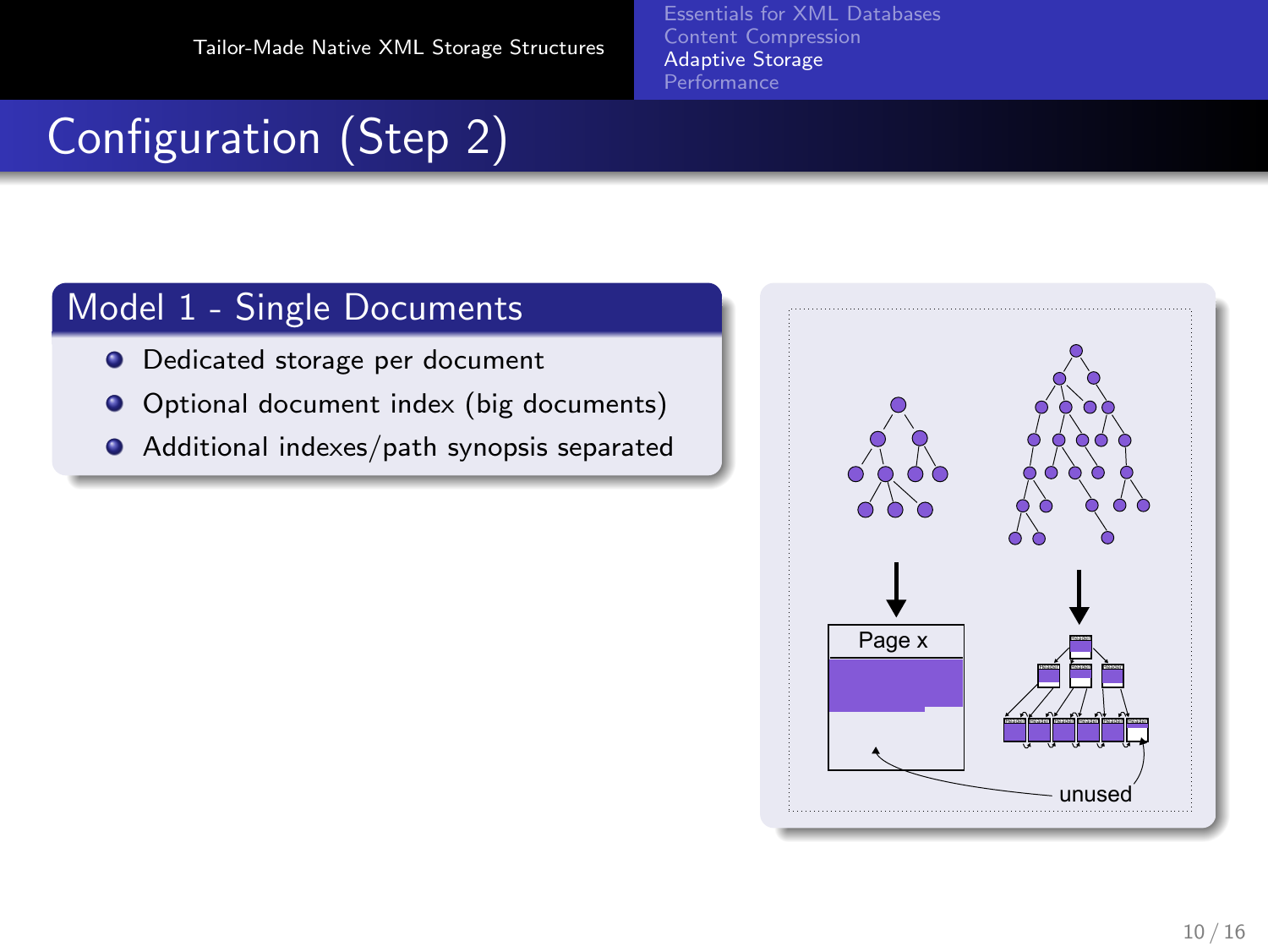[Essentials for XML Databases](#page-2-0) [Content Compression](#page-14-0) [Adaptive Storage](#page-21-0) **[Performance](#page-39-0)** 

# Configuration (Step 2)

#### Model 1 - Single Documents

- **O** Dedicated storage per document
- Optional document index (big documents)
- Additional indexes/path synopsis separated
- $\bullet$ Single (big) documents
- Sequential scan (SAX)  $\bullet$
- $\bullet$ Transactional processing (DeweyID)
- $\bullet$ Structure independence

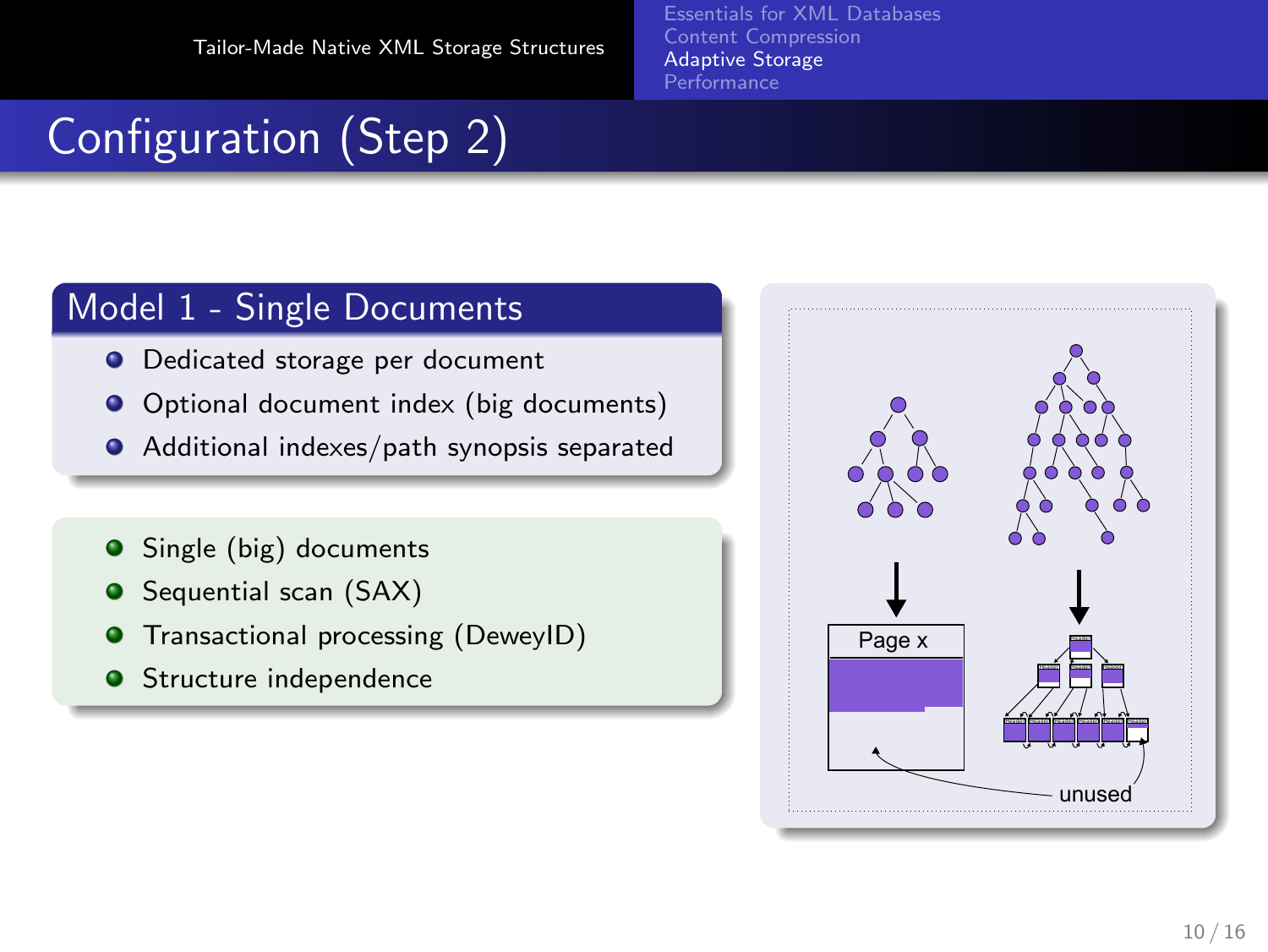[Essentials for XML Databases](#page-2-0) [Content Compression](#page-14-0) [Adaptive Storage](#page-21-0) **[Performance](#page-39-0)** 

# Configuration (Step 2)

#### Model 1 - Single Documents

- **O** Dedicated storage per document
- Optional document index (big documents)
- Additional indexes/path synopsis separated
- Single (big) documents
- Sequential scan (SAX)  $\bullet$
- Transactional processing (DeweyID)  $\bullet$
- **•** Structure independence
- **O** Unused space document size < page size

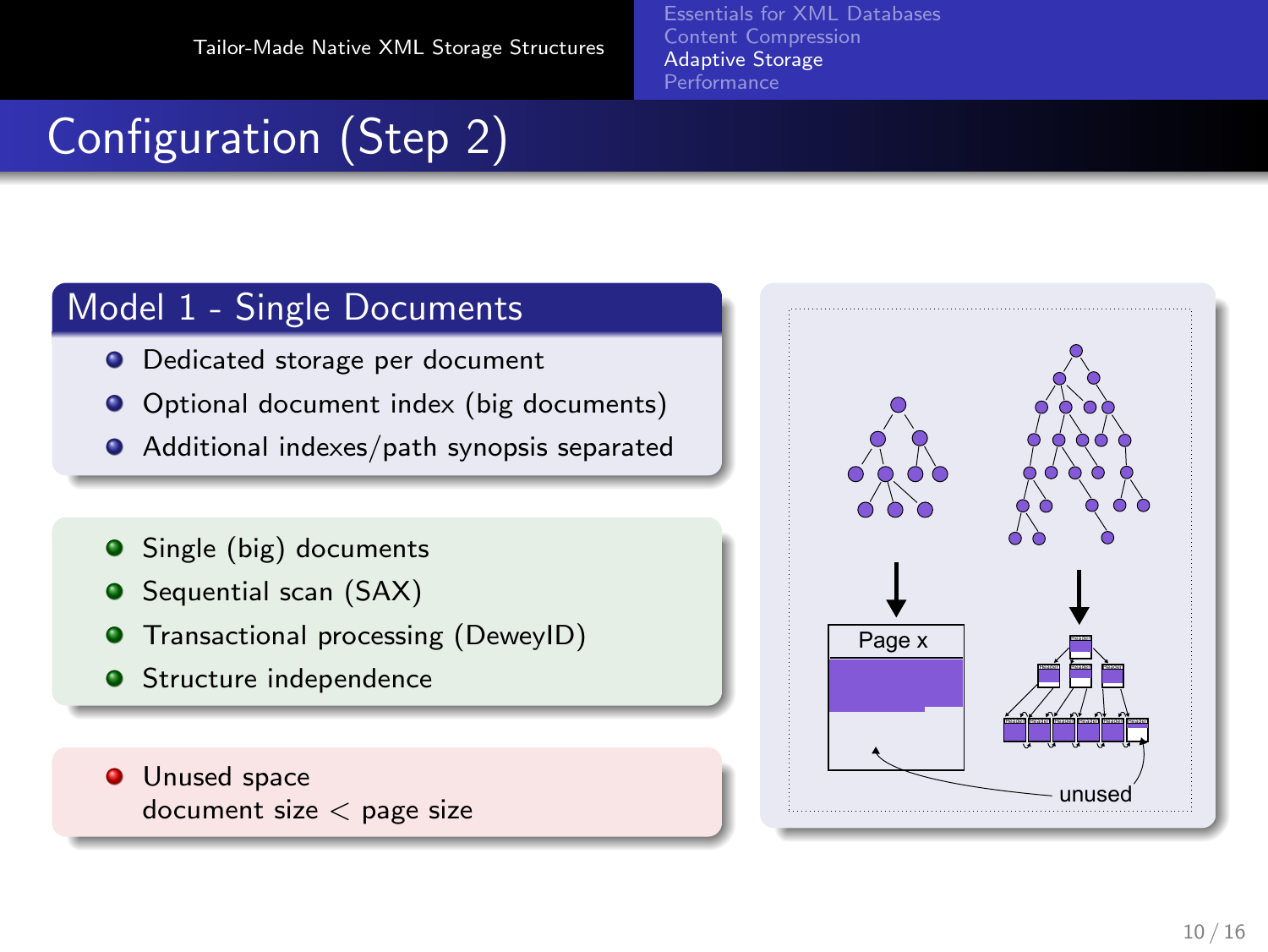[Essentials for XML Databases](#page-2-0) [Content Compression](#page-14-0) [Adaptive Storage](#page-21-0)

# Configuration (Step 2)

#### Model 2 - "Elementless"

- **O** Dedicated storage
- **O** Indexes optional
- $\bullet$ Path synopsis (PCRs) mandatory
- **O** Solely leaf nodes stored
- **O** Inner structure rebuilt on-demand

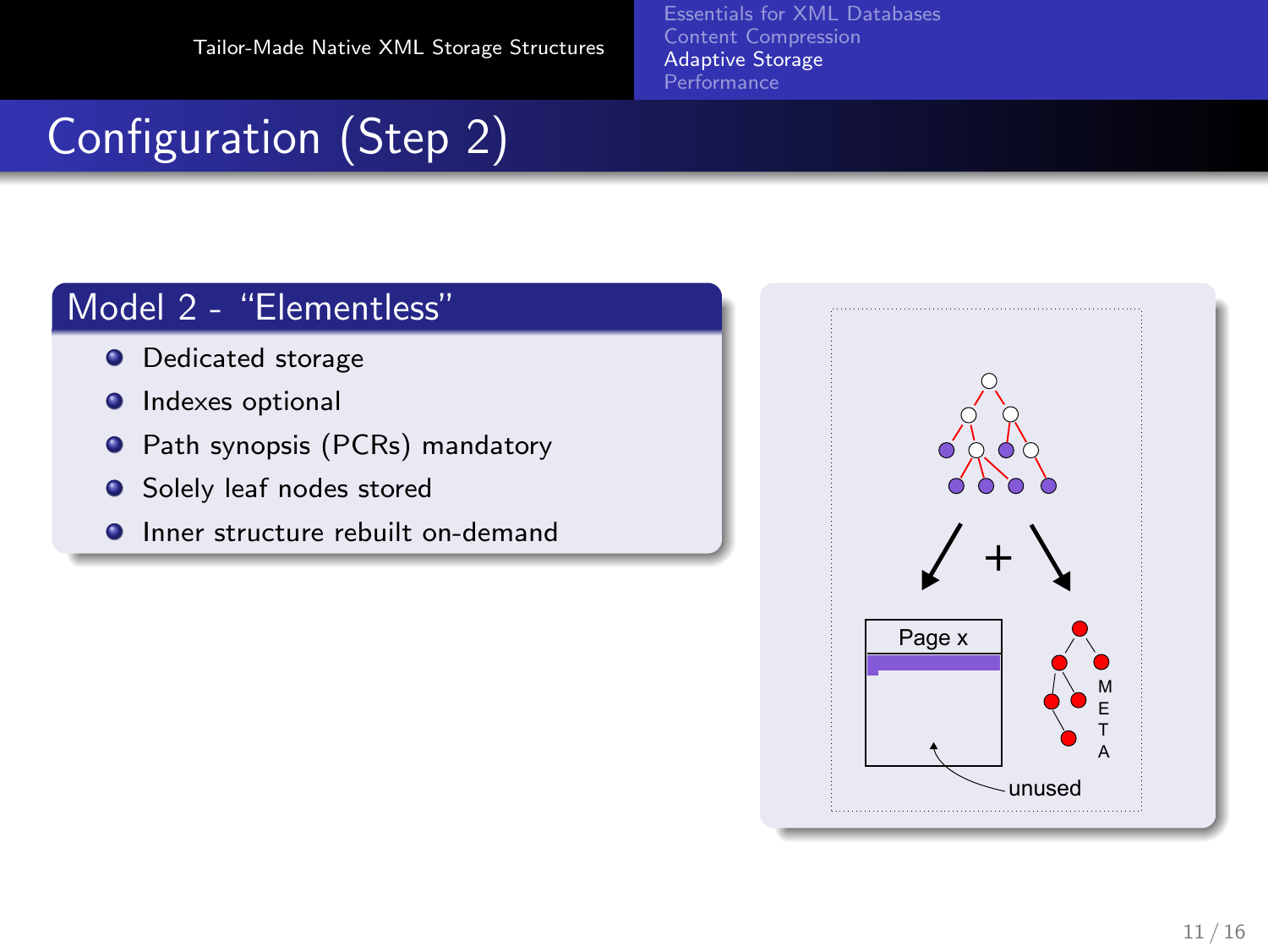[Essentials for XML Databases](#page-2-0) [Content Compression](#page-14-0) [Adaptive Storage](#page-21-0)

# Configuration (Step 2)

#### Model 2 - "Elementless"

- **O** Dedicated storage
- **O** Indexes optional
- $\bullet$ Path synopsis (PCRs) mandatory
- **O** Solely leaf nodes stored
- **O** Inner structure rebuilt on-demand
- Reduced redundancy reduces storage space  $\bullet$
- **•** Retain all document properties

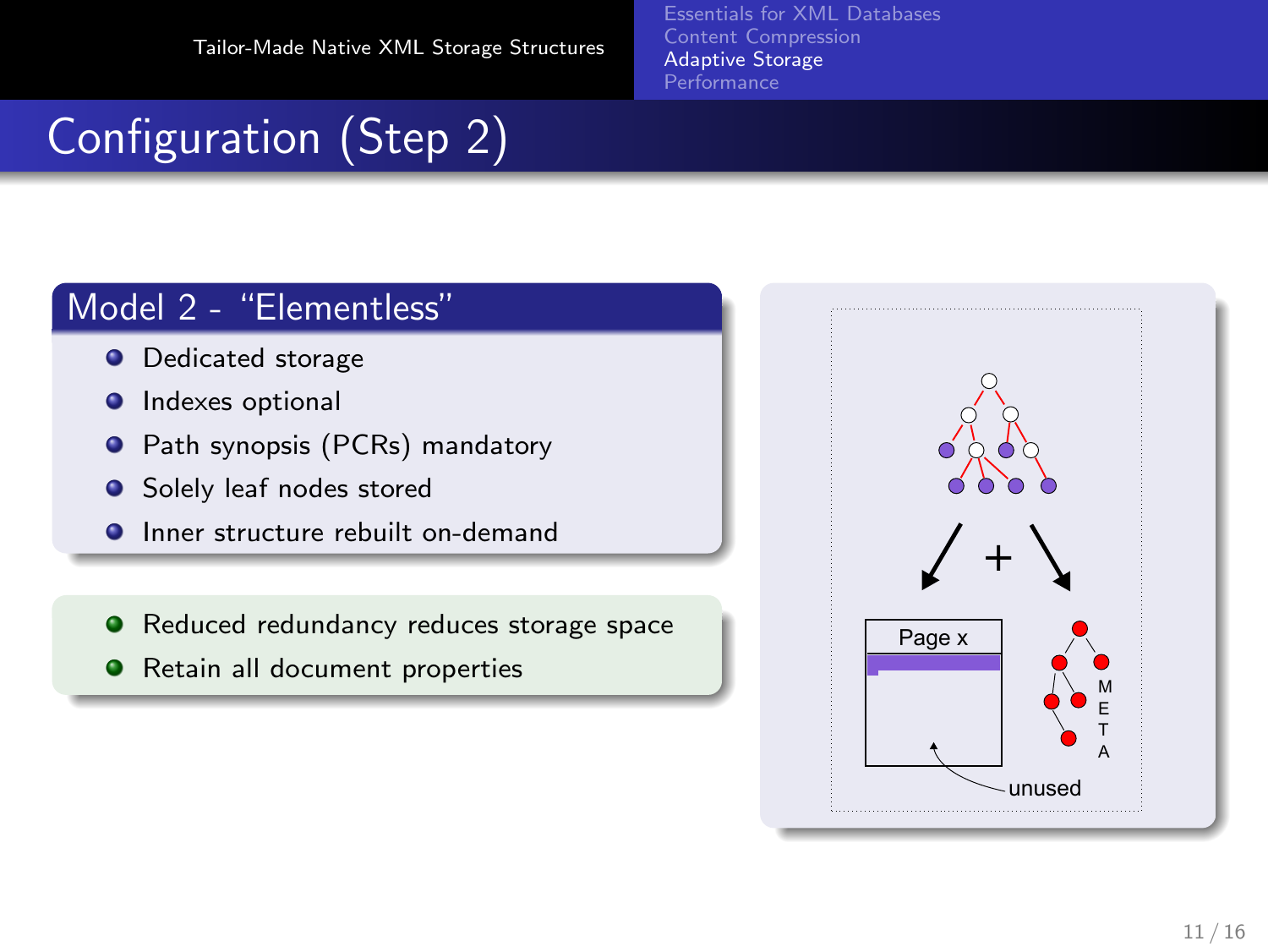[Essentials for XML Databases](#page-2-0) [Content Compression](#page-14-0) [Adaptive Storage](#page-21-0) **[Performance](#page-39-0)** 

# Configuration (Step 2)

#### Model 2 - "Elementless"

- **O** Dedicated storage
- **O** Indexes optional
- $\bullet$ Path synopsis (PCRs) mandatory
- **O** Solely leaf nodes stored
- **O** Inner structure rebuilt on-demand
- **•** Reduced redundancy reduces storage space
- **•** Retain all document properties

● Limited to path synopsis usage (number of path classes)

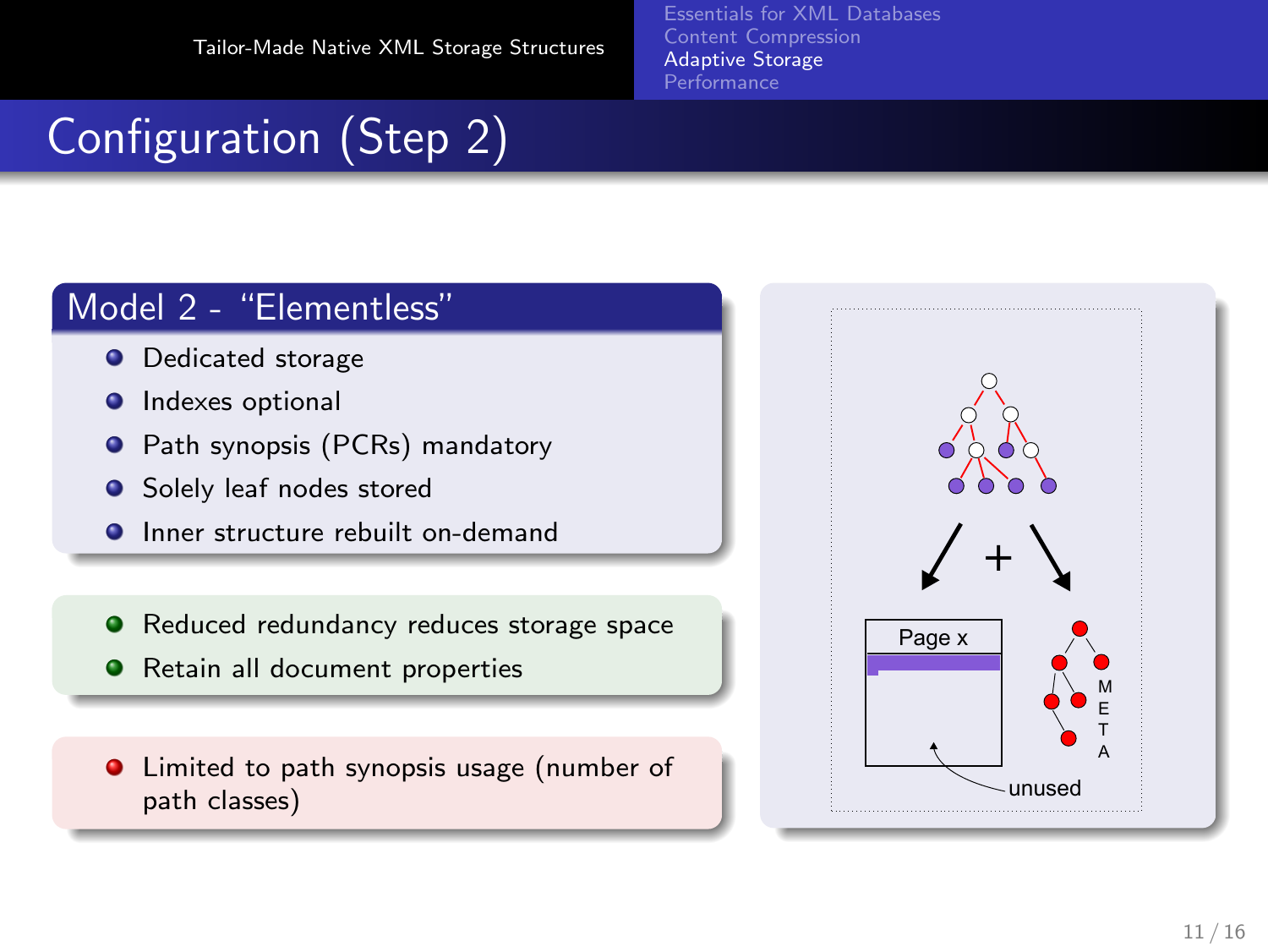[Essentials for XML Databases](#page-2-0) [Content Compression](#page-14-0) [Adaptive Storage](#page-21-0)

# Configuration (Step 2)

#### Model 3 - Collections

- (small) Documents (of one domain) combined
- **•** Virtual root node
- **•** Combination of single and elementless documents possible
- Optional indexes for all documents

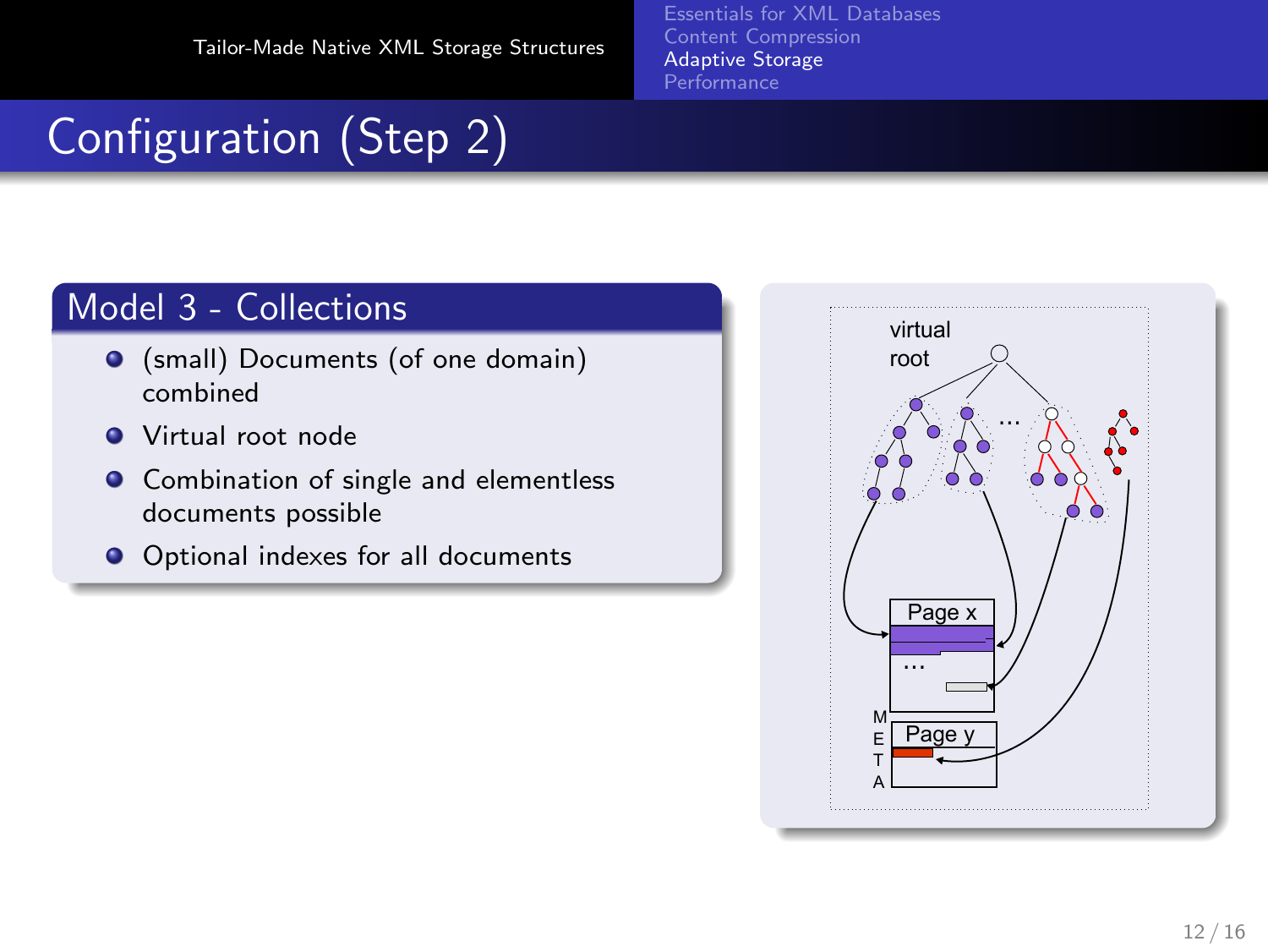[Essentials for XML Databases](#page-2-0) [Content Compression](#page-14-0) [Adaptive Storage](#page-21-0) **[Performance](#page-39-0)** 

# Configuration (Step 2)

#### Model 3 - Collections

- (small) Documents (of one domain) combined
- **Wirtual root node**
- **O** Combination of single and elementless documents possible
- **O** Optional indexes for all documents
- Storage space consumption (especially collections containing many small documents)

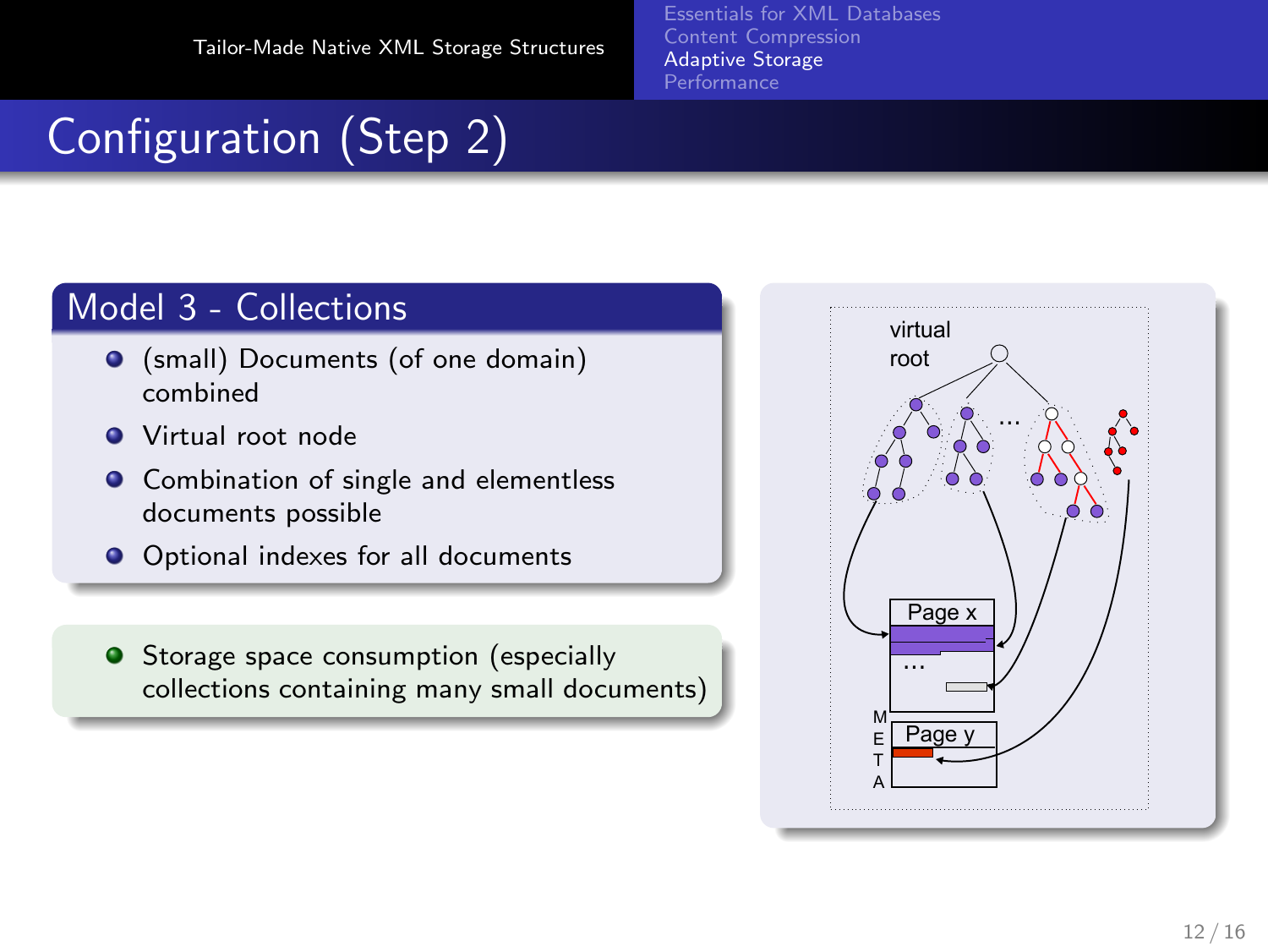[Essentials for XML Databases](#page-2-0) [Content Compression](#page-14-0) [Adaptive Storage](#page-21-0) **[Performance](#page-39-0)** 

# Configuration (Step 2)

#### Model 3 - Collections

- (small) Documents (of one domain) combined
- Virtual root node
- **O** Combination of single and elementless documents possible
- **O** Optional indexes for all documents
- Storage space consumption (especially collections containing many small documents)
- **O** Metadata management required
- **•** Higher abstraction level (mostly compensated by prefix compression)

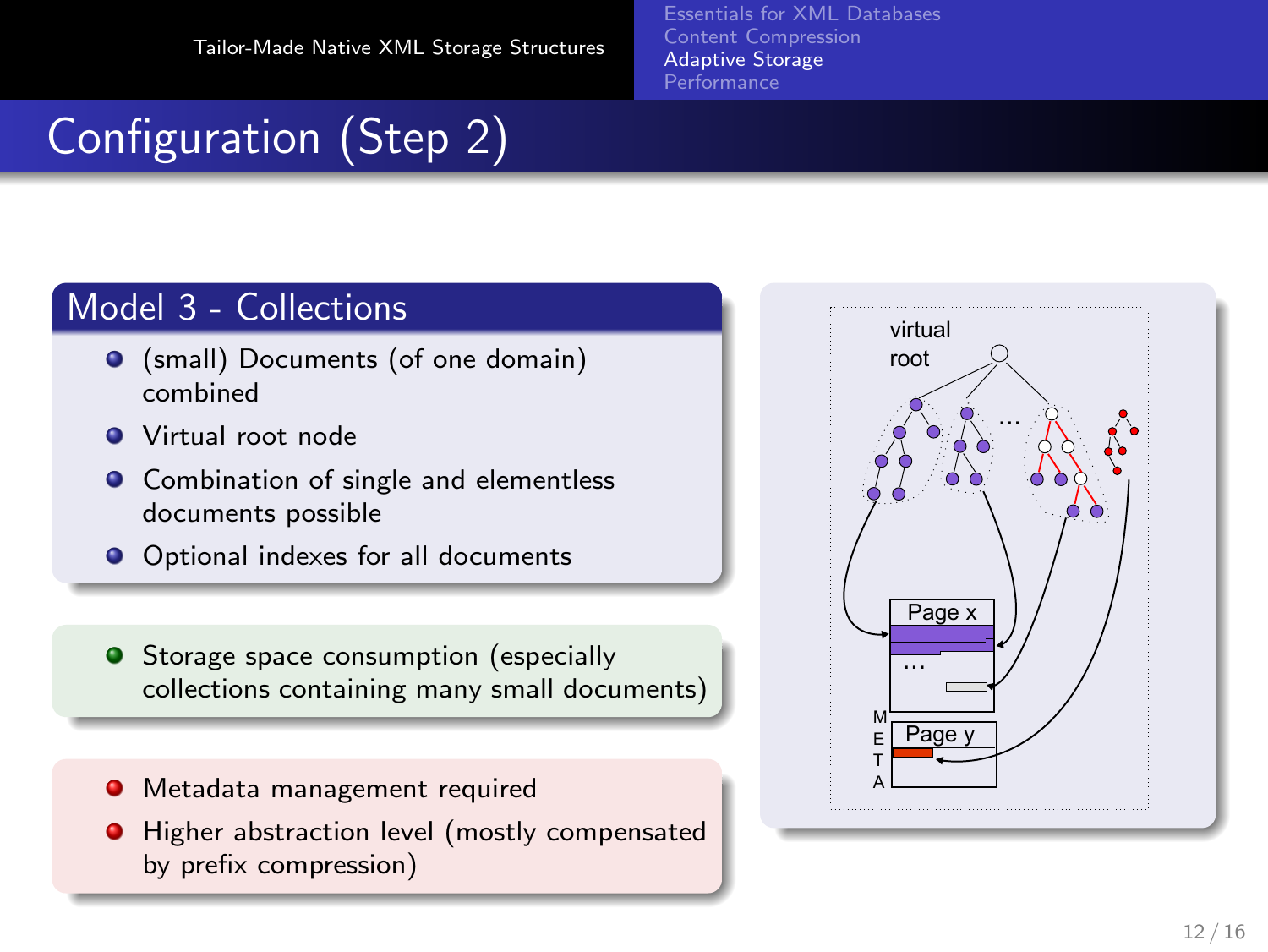## Sampling Accuracy

<span id="page-39-0"></span>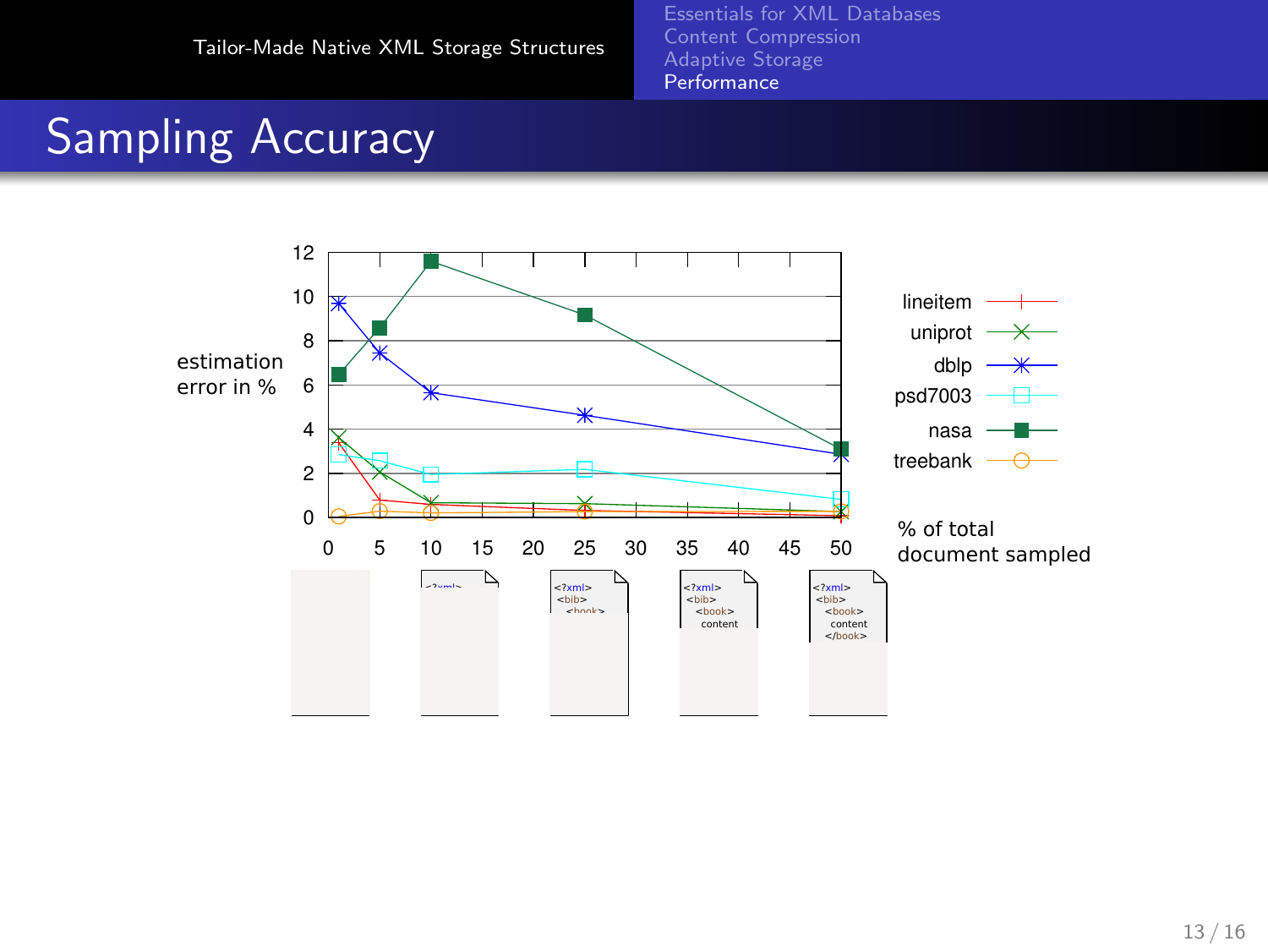## Sampling Accuracy



- Low sampling error on  $< 10\%$  of data
- <span id="page-40-0"></span>Extrapolation lead to fairly good and fast approximations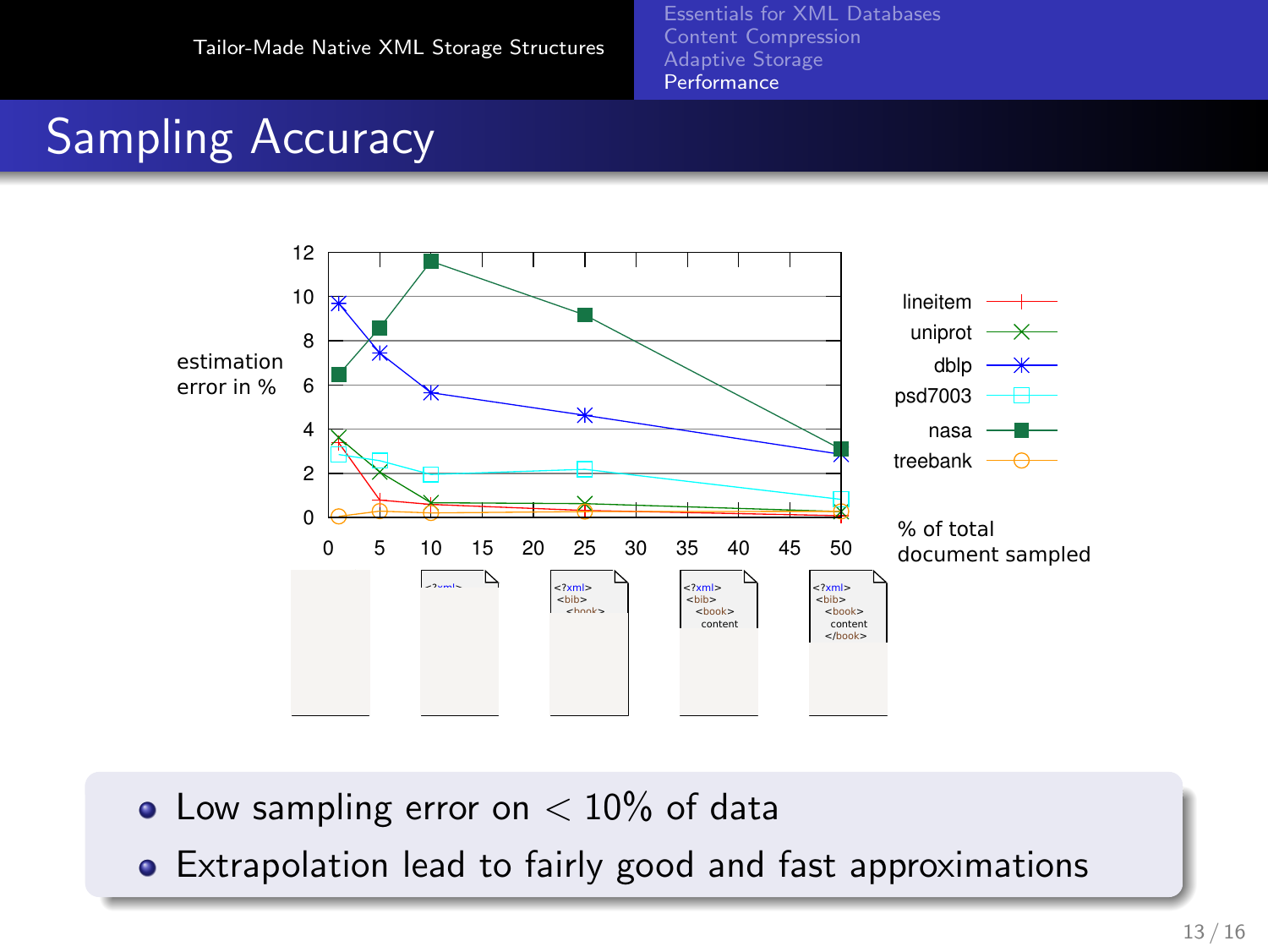## **Storage Space Consumption Analysis**

#### Single and Elementless Storage

- **O** On average Elementless saves up to 50% of structural information
- **O** DeweyIDs are prefix compressed and element names substituted by IDs
- **100%** refers to "naive" storage (full names, IDs)

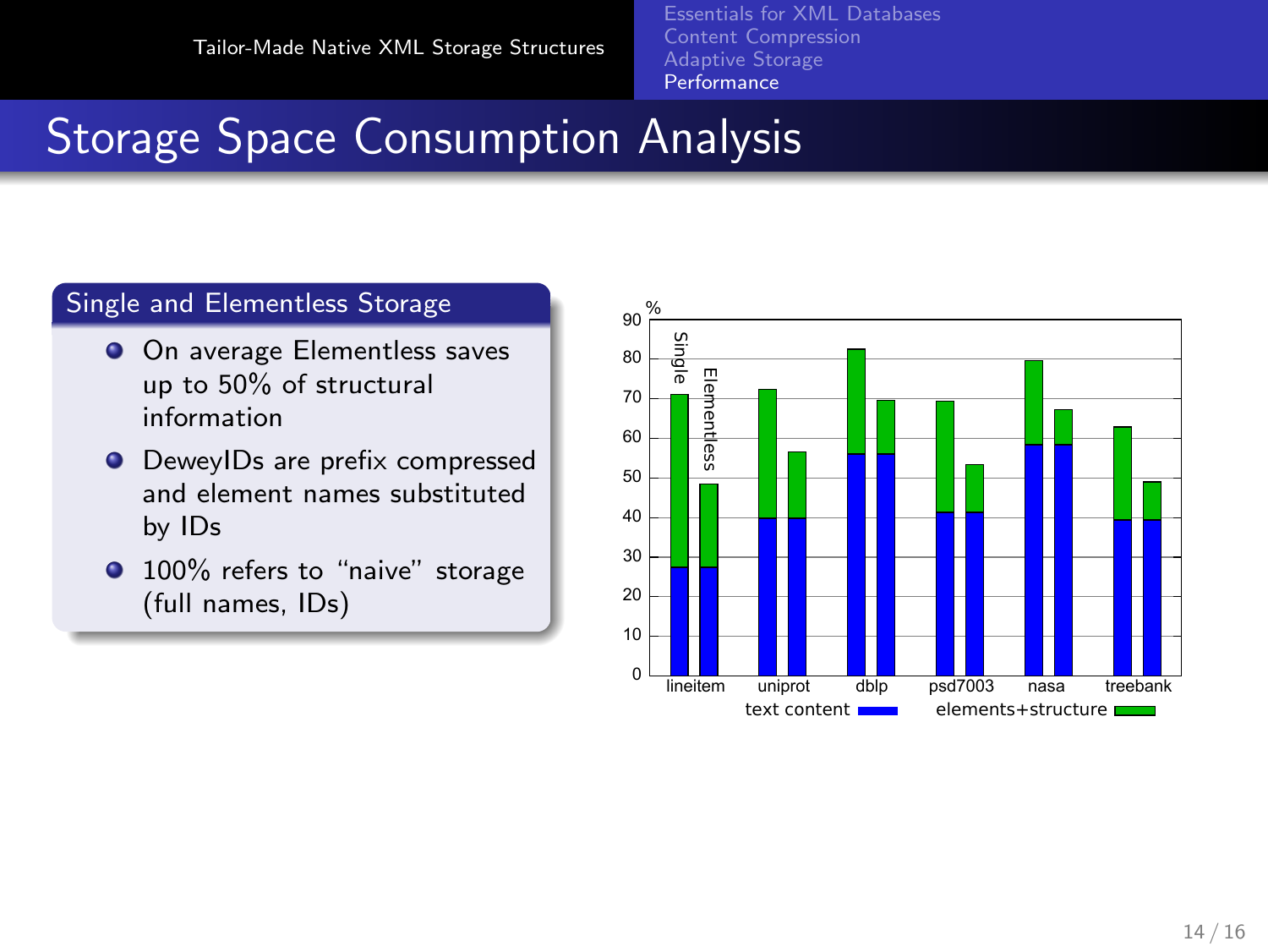## Storage Space Consumption Analysis

#### Single and Elementless Storage

- **O** On average Elementless saves up to 50% of structural information
- **O** DeweyIDs are prefix compressed and element names substituted by IDs
- **100%** refers to "naive" storage (full names, IDs)



#### Collection Storage

Experiments on 527 randomly selected documents (wikipedia.com) reduced unused storage space up to 94.5% by using collections! (compared to Single Document Storage)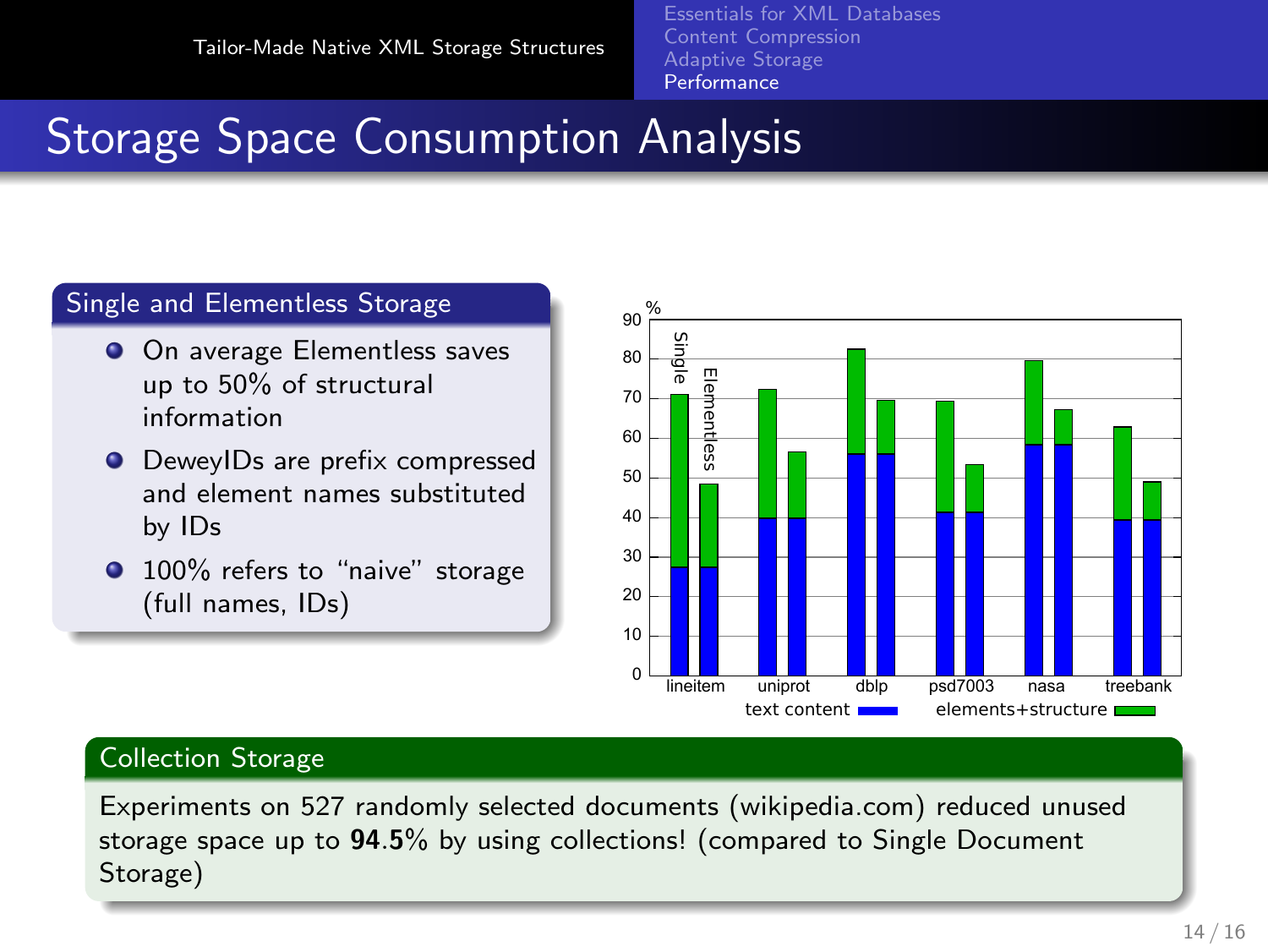[Essentials for XML Databases](#page-2-0) [Content Compression](#page-14-0) [Performance](#page-39-0)

## Storage Space Consumption Analysis - Compression

#### Character-Based Compression for Single and Elementless

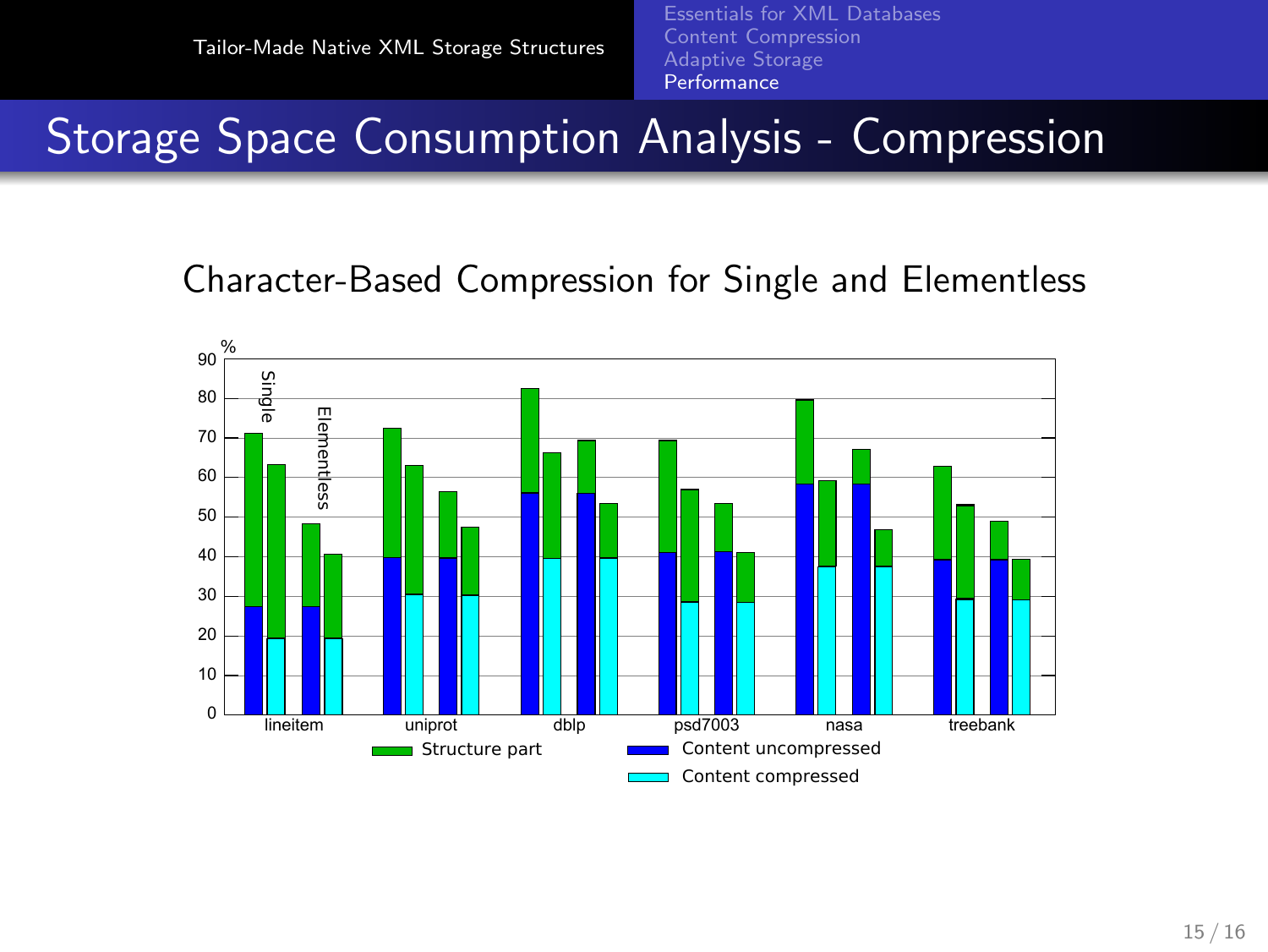[Essentials for XML Databases](#page-2-0) [Content Compression](#page-14-0) **[Performance](#page-39-0)** 

## Storage Space Consumption Analysis - Compression

#### Character-Based Compression for Single and Elementless



 $\bullet$ Even storage and reconstruction timings could be reduced by  $20 - 30\%$ 

Adjusting storage parameters improves overall performance!